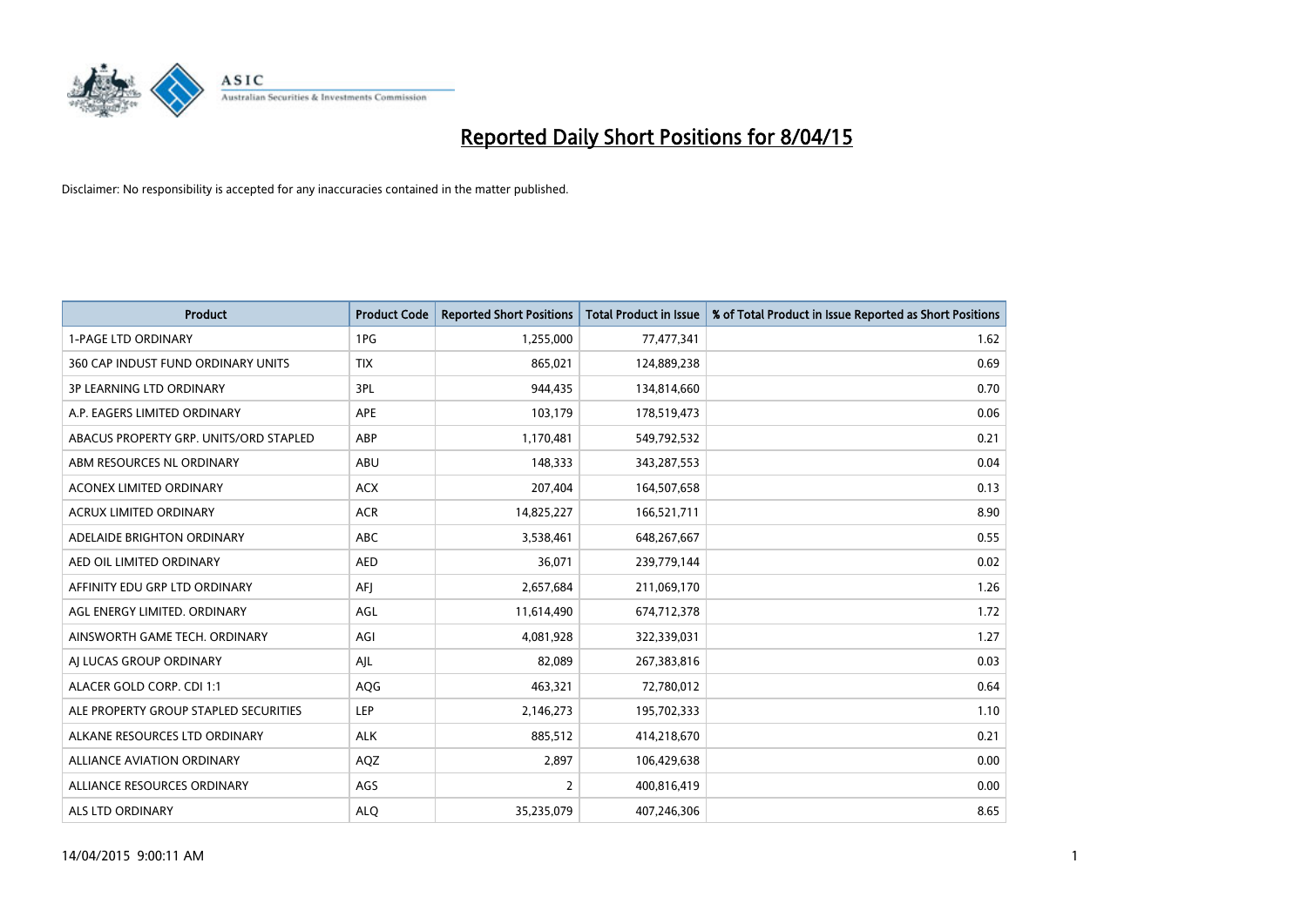

| <b>Product</b>                          | <b>Product Code</b> | <b>Reported Short Positions</b> | <b>Total Product in Issue</b> | % of Total Product in Issue Reported as Short Positions |
|-----------------------------------------|---------------------|---------------------------------|-------------------------------|---------------------------------------------------------|
| ALTIUM LIMITED ORDINARY                 | <b>ALU</b>          | 419,065                         | 129,272,762                   | 0.32                                                    |
| ALUMINA LIMITED ORDINARY                | AWC                 | 22,929,614                      | 2,806,225,615                 | 0.82                                                    |
| AMALGAMATED HOLDINGS ORDINARY           | AHD                 | 4,038                           | 157,983,073                   | 0.00                                                    |
| AMCOM TELECOMM. ORDINARY                | AMM                 | 5,265,787                       | 266,399,148                   | 1.98                                                    |
| AMCOR LIMITED ORDINARY                  | <b>AMC</b>          | 4,641,240                       | 1,206,684,923                 | 0.38                                                    |
| AMP CAPITAL CHINA ORDINARY UNITS        | AGF                 | 1,438                           | 383,391,505                   | 0.00                                                    |
| AMP LIMITED ORDINARY                    | AMP                 | 6,943,349                       | 2,957,737,964                 | 0.23                                                    |
| ANSELL LIMITED ORDINARY                 | <b>ANN</b>          | 2,581,148                       | 153,139,924                   | 1.69                                                    |
| ANTARES ENERGY LTD ORDINARY             | AZZ                 | 256,235                         | 241,500,000                   | 0.11                                                    |
| ANZ BANKING GRP LTD ORDINARY            | ANZ                 | 19,234,673                      | 2,765,980,222                 | 0.70                                                    |
| APA GROUP STAPLED SECURITIES            | <b>APA</b>          | 9,533,522                       | 1,114,307,369                 | 0.86                                                    |
| APN NEWS & MEDIA ORDINARY               | <b>APN</b>          | 795,805                         | 1,029,041,356                 | 0.08                                                    |
| APN OUTDOOR GRP ORDINARY                | <b>APO</b>          | 185,502                         | 166,614,509                   | 0.11                                                    |
| AQUARIUS PLATINUM. ORDINARY             | <b>AOP</b>          | 2,710,044                       | 1,502,695,183                 | 0.18                                                    |
| ARAFURA RESOURCE LTD ORDINARY           | ARU                 | 2,000                           | 441,270,644                   | 0.00                                                    |
| ARB CORPORATION ORDINARY                | ARP                 | 964,139                         | 79,156,214                    | 1.22                                                    |
| ARDENT LEISURE GROUP STAPLED SECURITIES | AAD                 | 10,940,389                      | 442,322,106                   | 2.47                                                    |
| ARENA REIT. STAPLED                     | <b>ARF</b>          | 421,166                         | 227,574,183                   | 0.19                                                    |
| ARISTOCRAT LEISURE ORDINARY             | ALL                 | 483,043                         | 633,822,253                   | 0.08                                                    |
| ARRIUM LTD ORDINARY                     | ARI                 | 196,229,053                     | 2,937,293,755                 | 6.68                                                    |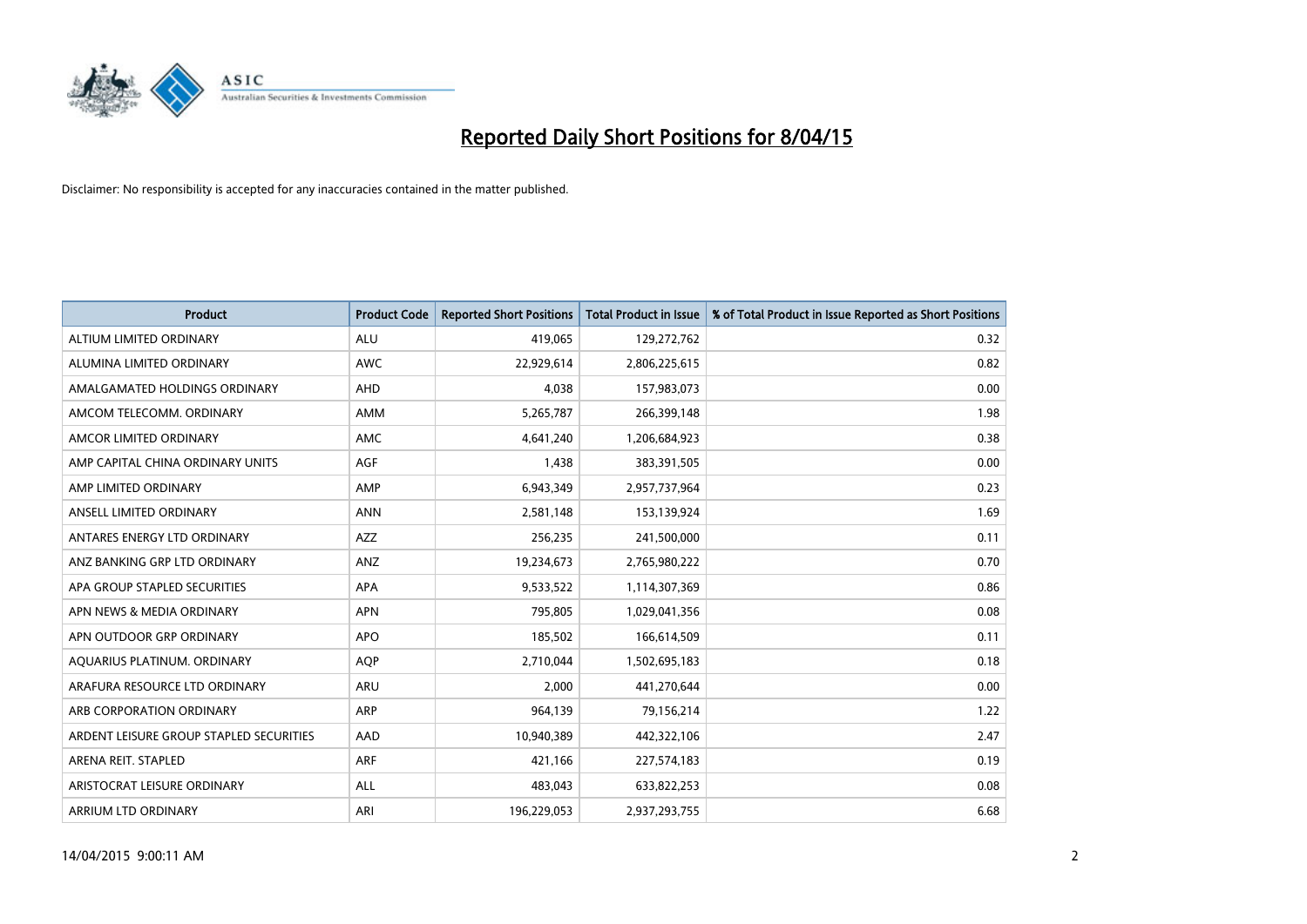

| <b>Product</b>                            | <b>Product Code</b> | <b>Reported Short Positions</b> | <b>Total Product in Issue</b> | % of Total Product in Issue Reported as Short Positions |
|-------------------------------------------|---------------------|---------------------------------|-------------------------------|---------------------------------------------------------|
| ASALEO CARE LIMITED ORDINARY              | AHY                 | 5,301,422                       | 603,469,434                   | 0.88                                                    |
| ASCIANO LIMITED ORDINARY                  | <b>AIO</b>          | 5,120,492                       | 975,385,664                   | 0.52                                                    |
| ASHLEY SERVICES GRP ORDINARY              | <b>ASH</b>          | 498,972                         | 150,000,000                   | 0.33                                                    |
| ASPEN GROUP ORD/UNITS STAPLED             | APZ                 | 33,535                          | 113,183,450                   | 0.03                                                    |
| ASPIRE MINING LTD ORDINARY                | <b>AKM</b>          | 800,001                         | 703,463,306                   | 0.11                                                    |
| ASTRO JAP PROP GROUP STAPLED US PROHIBIT. | AJA                 | 97,829                          | 65,831,017                    | 0.15                                                    |
| ASX LIMITED ORDINARY                      | ASX                 | 3,702,361                       | 193,595,162                   | 1.91                                                    |
| ATLAS IRON LIMITED ORDINARY               | <b>AGO</b>          | 94,862,948                      | 919,475,619                   | 10.32                                                   |
| AUCKLAND INTERNATION ORDINARY             | <b>AIA</b>          | 86.573                          | 1,190,484,097                 | 0.01                                                    |
| AURELIA METALS LTD ORDINARY               | AMI                 | 1,000                           | 387,295,188                   | 0.00                                                    |
| AURIZON HOLDINGS LTD ORDINARY             | AZJ                 | 4,632,808                       | 2,123,934,162                 | 0.22                                                    |
| AUSDRILL LIMITED ORDINARY                 | ASL                 | 17,547,434                      | 312,277,224                   | 5.62                                                    |
| AUSENCO LIMITED ORDINARY                  | AAX                 | 353,030                         | 168,449,799                   | 0.21                                                    |
| AUSNET SERVICES STAPLED SECURITIES        | AST                 | 32,086,821                      | 3,466,913,009                 | 0.93                                                    |
| AUST CAREERS NETWORK ORDINARY             | <b>ACO</b>          | 500,000                         | 83,748,775                    | 0.60                                                    |
| AUST INDUSTRIAL REIT UNIT                 | ANI                 | 38,586                          | 96,288,031                    | 0.04                                                    |
| AUST VINTAGE LTD ORDINARY                 | <b>AVG</b>          | 100,001                         | 232,141,382                   | 0.04                                                    |
| AUSTAL LIMITED ORDINARY                   | ASB                 | 180,176                         | 346,865,169                   | 0.05                                                    |
| AUSTBROKERS HOLDINGS ORDINARY             | <b>AUB</b>          | 119,317                         | 61,740,597                    | 0.19                                                    |
| AUSTEX OIL LIMITED ORDINARY               | <b>AOK</b>          | 62,000                          | 558,571,402                   | 0.01                                                    |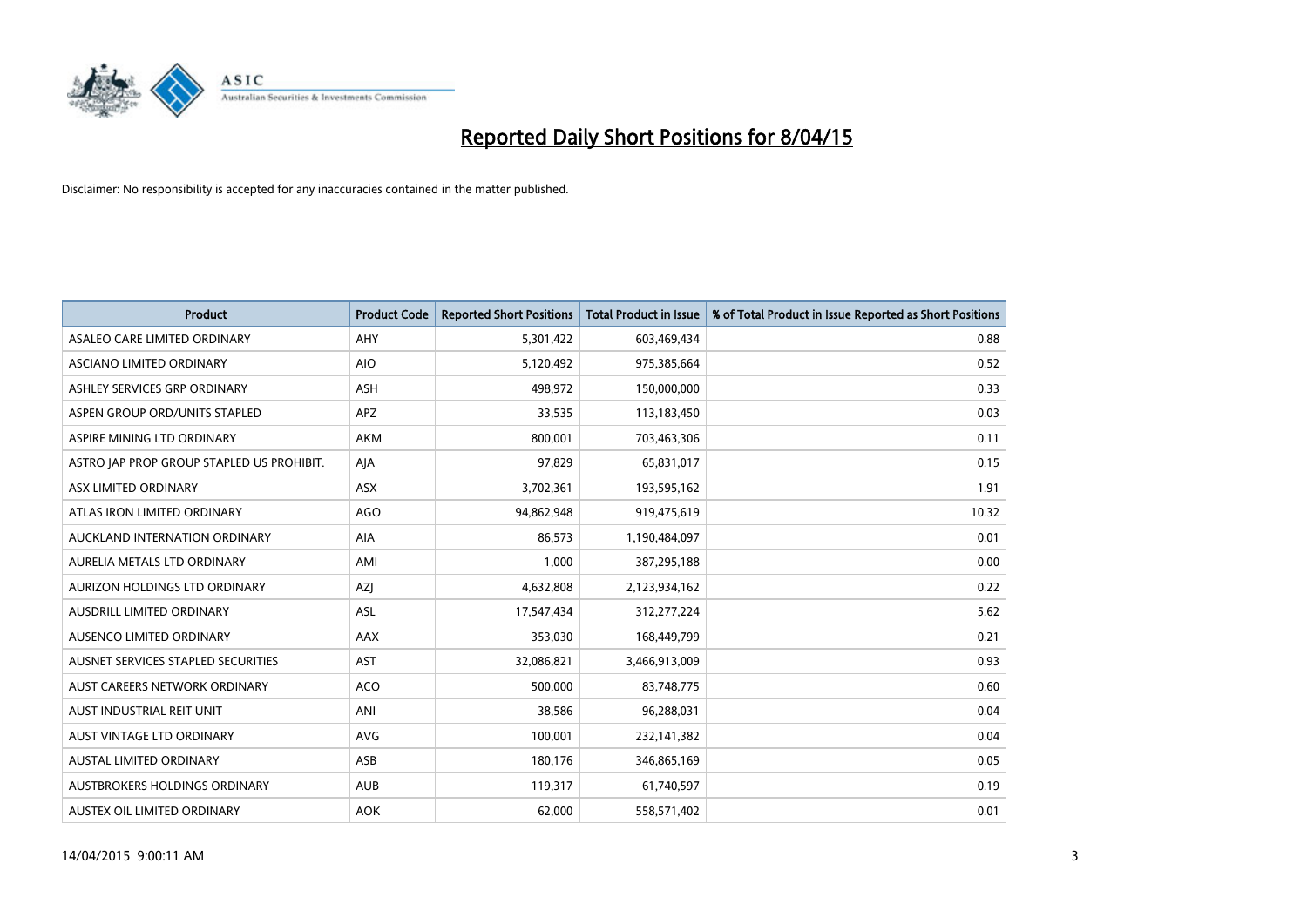

| <b>Product</b>                    | <b>Product Code</b> | <b>Reported Short Positions</b> | <b>Total Product in Issue</b> | % of Total Product in Issue Reported as Short Positions |
|-----------------------------------|---------------------|---------------------------------|-------------------------------|---------------------------------------------------------|
| AUSTIN ENGINEERING ORDINARY       | <b>ANG</b>          | 383,205                         | 84,274,004                    | 0.45                                                    |
| AUSTIN EXPLORATION ORDINARY       | <b>AKK</b>          | 6,084,383                       | 332,607,790                   | 1.83                                                    |
| AUSTRALIAN AGRICULT, ORDINARY     | AAC                 | 7,403,421                       | 532,824,721                   | 1.39                                                    |
| AUSTRALIAN PHARM. ORDINARY        | API                 | 3,149,223                       | 488,115,883                   | 0.65                                                    |
| AUSWIDE BANK LTD ORDINARY         | ABA                 | $\mathbf{1}$                    | 37,040,654                    | 0.00                                                    |
| AUTOMOTIVE HOLDINGS ORDINARY      | <b>AHE</b>          | 1,761,174                       | 306,437,941                   | 0.57                                                    |
| AVANCO RESOURCES LTD ORDINARY     | <b>AVB</b>          | 1                               | 1,661,675,855                 | 0.00                                                    |
| AVEO GROUP STAPLED SECURITIES     | <b>AOG</b>          | 434,900                         | 499,484,314                   | 0.09                                                    |
| AWE LIMITED ORDINARY              | <b>AWE</b>          | 36,836,732                      | 525,861,050                   | 7.01                                                    |
| <b>AZONTO PET LTD ORDINARY</b>    | <b>APY</b>          | $\mathbf{1}$                    | 1,159,375,100                 | 0.00                                                    |
| AZUMAH RESOURCES ORDINARY         | <b>AZM</b>          | 1                               | 393,850,639                   | 0.00                                                    |
| <b>BANDANNA ENERGY ORDINARY</b>   | <b>BND</b>          | 17,540,654                      | 528,481,199                   | 3.32                                                    |
| BANK OF QUEENSLAND. ORDINARY      | <b>BOO</b>          | 6,996,473                       | 366,982,047                   | 1.91                                                    |
| <b>BASE RES LIMITED ORDINARY</b>  | <b>BSE</b>          | 332,868                         | 563,902,771                   | 0.06                                                    |
| <b>BATHURST RES LTD. ORDINARY</b> | <b>BRL</b>          | 207,998                         | 947,828,434                   | 0.02                                                    |
| BC IRON LIMITED ORDINARY          | <b>BCI</b>          | 10,538,046                      | 196,196,992                   | 5.37                                                    |
| BEACH ENERGY LIMITED ORDINARY     | <b>BPT</b>          | 52,709,154                      | 1,300,149,513                 | 4.05                                                    |
| BEACON LIGHTING GRP ORDINARY      | <b>BLX</b>          | 654                             | 215,075,927                   | 0.00                                                    |
| BEADELL RESOURCE LTD ORDINARY     | <b>BDR</b>          | 31,201,169                      | 798,657,280                   | 3.91                                                    |
| BEGA CHEESE LTD ORDINARY          | <b>BGA</b>          | 3,577,165                       | 152,602,945                   | 2.34                                                    |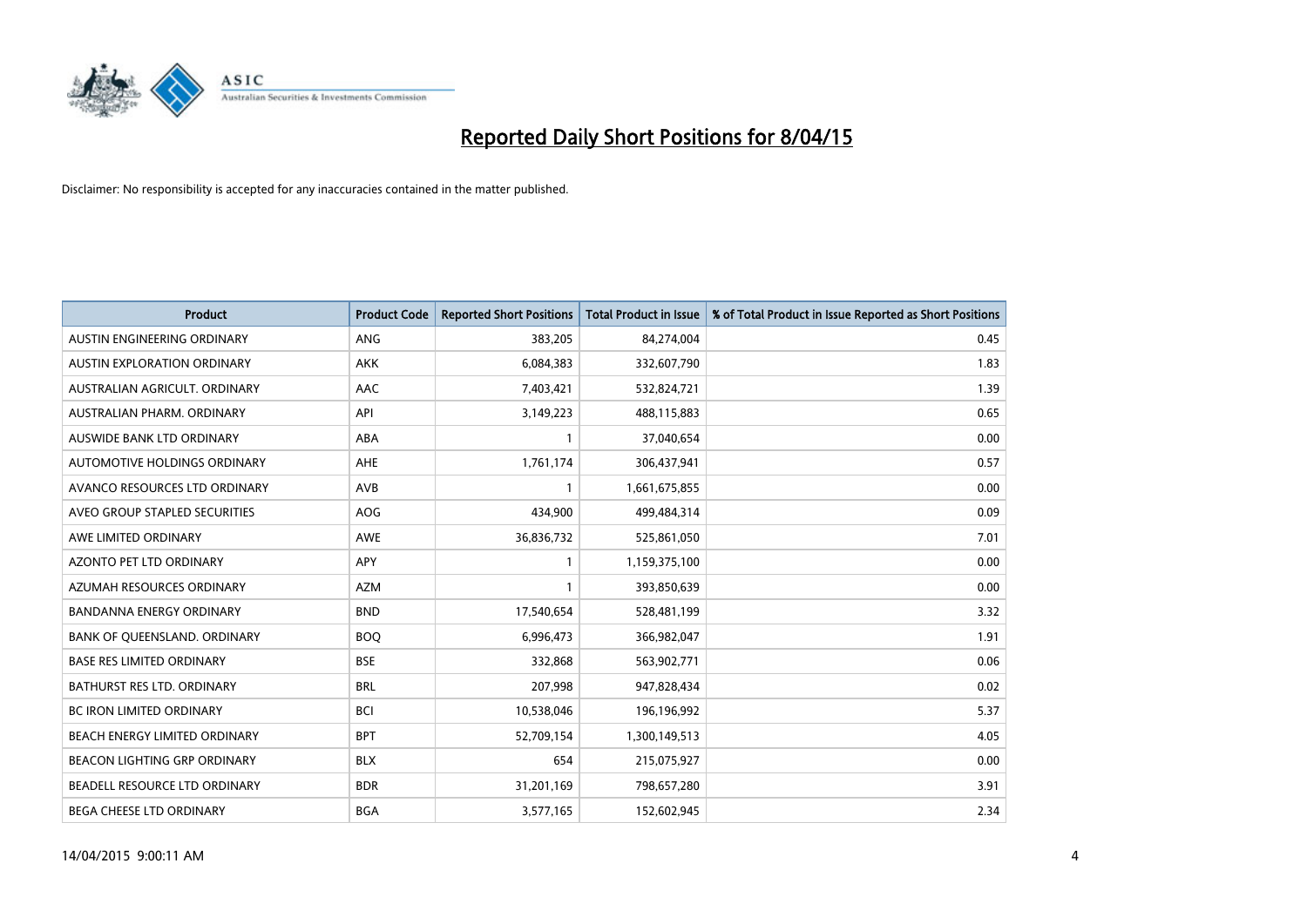

| <b>Product</b>                       | <b>Product Code</b> | <b>Reported Short Positions</b> | <b>Total Product in Issue</b> | % of Total Product in Issue Reported as Short Positions |
|--------------------------------------|---------------------|---------------------------------|-------------------------------|---------------------------------------------------------|
| BENDIGO AND ADELAIDE ORDINARY        | <b>BEN</b>          | 14,978,009                      | 452,970,280                   | 3.31                                                    |
| BENITEC BIOPHARMA ORDINARY           | <b>BLT</b>          | 15,000                          | 115,881,763                   | 0.01                                                    |
| BERKELEY RESOURCES ORDINARY          | <b>BKY</b>          | 77,000                          | 180,361,323                   | 0.04                                                    |
| BETA DIVHARVESTER ETF UNITS          | <b>HVST</b>         | 125,017                         | 2,702,036                     | 4.63                                                    |
| BETASHARESCASHETF ETF UNITS          | AAA                 | 1,805                           | 14,970,366                    | 0.01                                                    |
| BHP BILLITON LIMITED ORDINARY        | <b>BHP</b>          | 8,365,819                       | 3,211,691,105                 | 0.26                                                    |
| <b>BIGAIR GROUP LIMITED ORDINARY</b> | <b>BGL</b>          | 3,678                           | 174,826,438                   | 0.00                                                    |
| <b>BILLABONG ORDINARY</b>            | <b>BBG</b>          | 9,188,083                       | 990,370,034                   | 0.93                                                    |
| <b>BIONOMICS LIMITED ORDINARY</b>    | <b>BNO</b>          | 23,497                          | 417,777,937                   | 0.01                                                    |
| <b>BLACKHAM RESOURCES ORDINARY</b>   | <b>BLK</b>          | 1,438,683                       | 178,162,680                   | 0.81                                                    |
| BLACKMORES LIMITED ORDINARY          | <b>BKL</b>          | 528                             | 17,224,284                    | 0.00                                                    |
| <b>BLUE ENERGY LIMITED ORDINARY</b>  | <b>BUL</b>          | 50,000                          | 1,140,993,237                 | 0.00                                                    |
| <b>BLUESCOPE STEEL LTD ORDINARY</b>  | <b>BSL</b>          | 6,043,152                       | 565,225,282                   | 1.07                                                    |
| <b>BOART LONGYEAR ORDINARY</b>       | <b>BLY</b>          | 10,293,374                      | 930,864,944                   | 1.11                                                    |
| <b>BORA BORA RESOURCES ORDINARY</b>  | <b>BBR</b>          | 247,808                         | 35,970,000                    | 0.69                                                    |
| BORAL LIMITED. ORDINARY              | <b>BLD</b>          | 11,489,650                      | 782,736,249                   | 1.47                                                    |
| <b>BRADKEN LIMITED ORDINARY</b>      | <b>BKN</b>          | 4,129,398                       | 171,027,249                   | 2.41                                                    |
| <b>BRAMBLES LIMITED ORDINARY</b>     | <b>BXB</b>          | 16,192,215                      | 1,566,865,676                 | 1.03                                                    |
| <b>BREVILLE GROUP LTD ORDINARY</b>   | <b>BRG</b>          | 3,955,494                       | 130,095,322                   | 3.04                                                    |
| <b>BRICKWORKS LIMITED ORDINARY</b>   | <b>BKW</b>          | 18,288                          | 148,403,478                   | 0.01                                                    |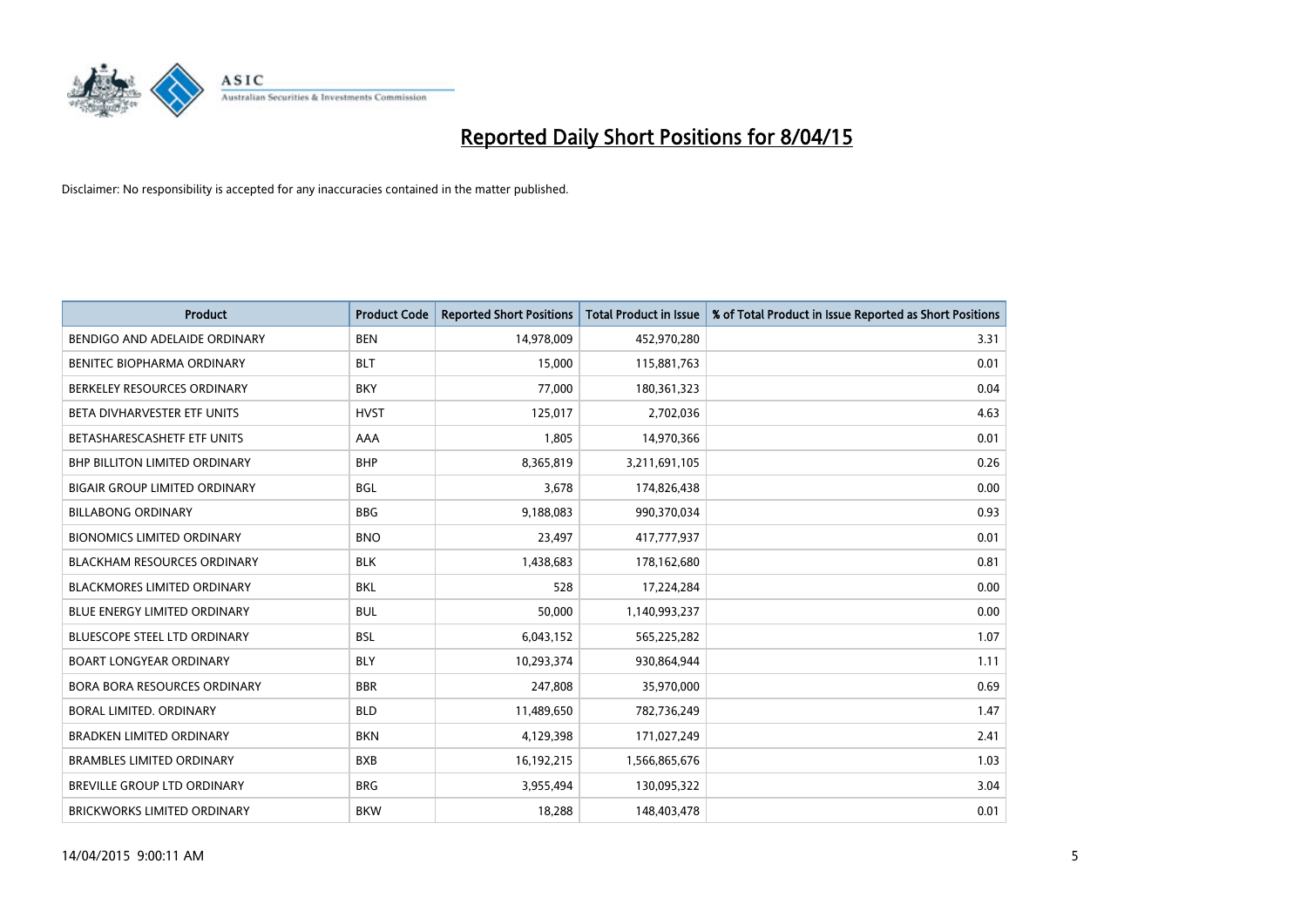

| <b>Product</b>                       | <b>Product Code</b> | <b>Reported Short Positions</b> | <b>Total Product in Issue</b> | % of Total Product in Issue Reported as Short Positions |
|--------------------------------------|---------------------|---------------------------------|-------------------------------|---------------------------------------------------------|
| BT INVESTMENT MNGMNT ORDINARY        | <b>BTT</b>          | 234,569                         | 292,408,424                   | 0.08                                                    |
| <b>BURSON GROUP LTD ORDINARY</b>     | <b>BAP</b>          | 63,921                          | 163,585,666                   | 0.04                                                    |
| <b>BURU ENERGY ORDINARY</b>          | <b>BRU</b>          | 14,294,858                      | 339,997,078                   | 4.20                                                    |
| <b>BWP TRUST ORDINARY UNITS</b>      | <b>BWP</b>          | 18,264,703                      | 642,383,803                   | 2.84                                                    |
| CABCHARGE AUSTRALIA ORDINARY         | CAB                 | 8,461,625                       | 120,430,683                   | 7.03                                                    |
| <b>CADENCE CAPITAL ORDINARY</b>      | <b>CDM</b>          | 170,000                         | 222,223,708                   | 0.08                                                    |
| CALTEX AUSTRALIA ORDINARY            | <b>CTX</b>          | 482,286                         | 270,000,000                   | 0.18                                                    |
| CAPE LAMBERT RES LTD ORDINARY        | <b>CFE</b>          | 280,137                         | 626,686,586                   | 0.04                                                    |
| CAPITOL HEALTH ORDINARY              | CAI                 | 1,260,652                       | 522,280,212                   | 0.24                                                    |
| <b>CARDNO LIMITED ORDINARY</b>       | CDD                 | 17,514,865                      | 164,564,684                   | 10.64                                                   |
| CARINDALE PROPERTY UNIT              | <b>CDP</b>          | 8,824                           | 70,000,000                    | 0.01                                                    |
| CARNARVON PETROLEUM ORDINARY         | <b>CVN</b>          | 2,147,257                       | 988,300,069                   | 0.22                                                    |
| <b>CARNEGIE WAVE ENERGY ORDINARY</b> | <b>CWE</b>          | 62,500                          | 1,755,818,210                 | 0.00                                                    |
| CARSALES.COM LTD. ORDINARY           | CAR                 | 7,751,512                       | 239,577,816                   | 3.24                                                    |
| <b>CASH CONVERTERS ORDINARY</b>      | CCV                 | 7,962,383                       | 481,248,259                   | 1.65                                                    |
| CEDAR WOODS PROP. ORDINARY           | <b>CWP</b>          | 286,610                         | 78,336,371                    | 0.37                                                    |
| <b>CENTRAL PETROLEUM ORDINARY</b>    | <b>CTP</b>          | 11,000                          | 368,718,957                   | 0.00                                                    |
| CENTURIA METRO REIT STAPLED          | <b>CMA</b>          | 698,404                         | 71,500,158                    | 0.98                                                    |
| <b>CHALLENGER LIMITED ORDINARY</b>   | <b>CGF</b>          | 483,237                         | 569,725,821                   | 0.08                                                    |
| CHANDLER MACLEOD LTD ORDINARY        | <b>CMG</b>          | 101,914                         | 547,985,086                   | 0.02                                                    |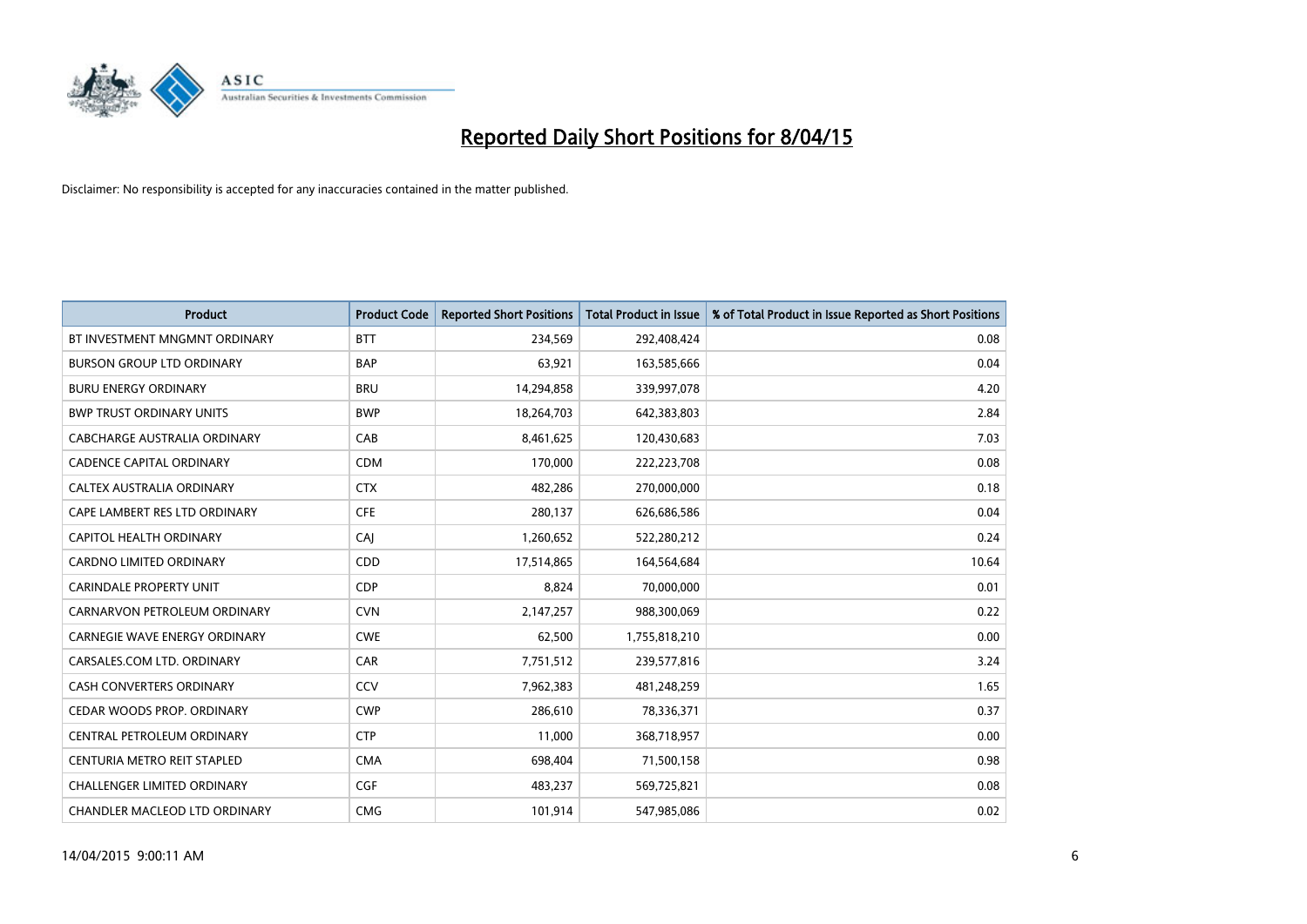

| <b>Product</b>                          | <b>Product Code</b> | <b>Reported Short Positions</b> | <b>Total Product in Issue</b> | % of Total Product in Issue Reported as Short Positions |
|-----------------------------------------|---------------------|---------------------------------|-------------------------------|---------------------------------------------------------|
| CHARTER HALL GROUP STAPLED US PROHIBIT. | <b>CHC</b>          | 3,570,001                       | 359,342,032                   | 0.99                                                    |
| <b>CHARTER HALL RETAIL UNITS</b>        | <b>CQR</b>          | 9,219,823                       | 375,554,374                   | 2.45                                                    |
| <b>CHORUS LIMITED ORDINARY</b>          | <b>CNU</b>          | 112,061                         | 396,369,767                   | 0.03                                                    |
| CLEARVIEW WEALTH LTD ORDINARY           | <b>CVW</b>          | 9,294                           | 582,982,182                   | 0.00                                                    |
| CLINUVEL PHARMACEUT, ORDINARY           | <b>CUV</b>          | 10,201                          | 44,554,787                    | 0.02                                                    |
| COAL OF AFRICA LTD ORDINARY             | <b>CZA</b>          | 426                             | 1,599,568,613                 | 0.00                                                    |
| COALSPUR MINES LTD ORDINARY             | <b>CPL</b>          | 8,480                           | 641,544,455                   | 0.00                                                    |
| COCA-COLA AMATIL ORDINARY               | <b>CCL</b>          | 17,346,246                      | 763,590,249                   | 2.27                                                    |
| <b>COCHLEAR LIMITED ORDINARY</b>        | <b>COH</b>          | 3,203,753                       | 57,081,775                    | 5.61                                                    |
| <b>COCKATOO COAL ORDINARY</b>           | <b>COK</b>          | 167,987                         | 67,034,894,842                | 0.00                                                    |
| CODAN LIMITED ORDINARY                  | <b>CDA</b>          | 2,461                           | 177,063,244                   | 0.00                                                    |
| <b>COFFEY INTERNATIONAL ORDINARY</b>    | <b>COF</b>          | 6,075                           | 255,833,165                   | 0.00                                                    |
| <b>COLLECTION HOUSE ORDINARY</b>        | <b>CLH</b>          | 1,472,978                       | 131,199,651                   | 1.12                                                    |
| <b>COLLINS FOODS LTD ORDINARY</b>       | <b>CKF</b>          | 3,915                           | 93,000,003                    | 0.00                                                    |
| COMMONWEALTH BANK, ORDINARY             | <b>CBA</b>          | 10,349,433                      | 1,621,319,194                 | 0.64                                                    |
| <b>COMPASS RESOURCES ORDINARY</b>       | <b>CMR</b>          | 7,472                           | 1,403,744,100                 | 0.00                                                    |
| COMPUTERSHARE LTD ORDINARY              | <b>CPU</b>          | 4,746,381                       | 556,203,079                   | 0.85                                                    |
| <b>COOPER ENERGY LTD ORDINARY</b>       | <b>COE</b>          | 19,000                          | 331,905,323                   | 0.01                                                    |
| <b>CORP TRAVEL LIMITED ORDINARY</b>     | <b>CTD</b>          | 1,497,429                       | 96,993,355                    | 1.54                                                    |
| <b>COVATA LTD ORDINARY</b>              | <b>CVT</b>          | 103,597                         | 377,451,820                   | 0.03                                                    |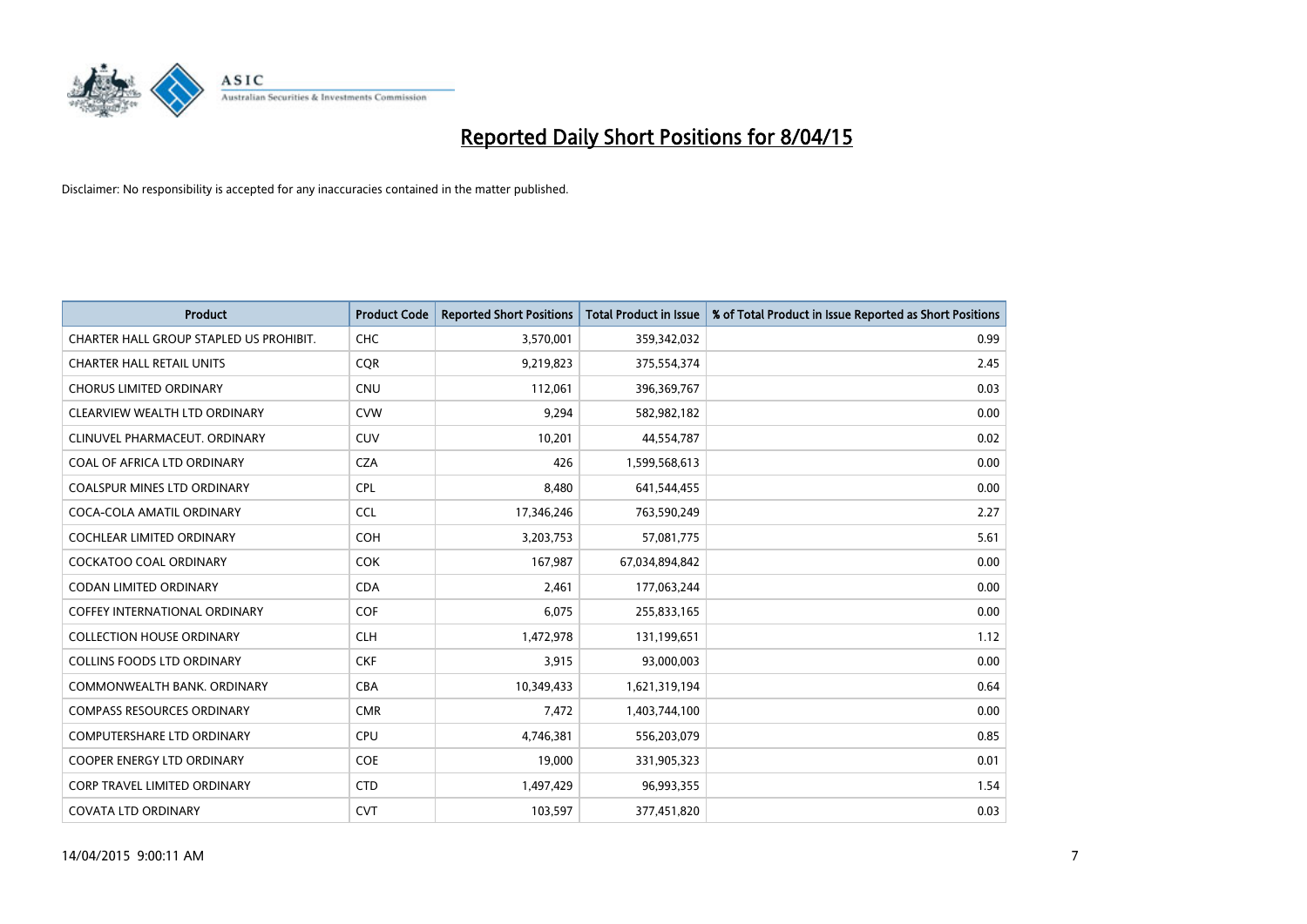

| <b>Product</b>                          | <b>Product Code</b> | <b>Reported Short Positions</b> | <b>Total Product in Issue</b> | % of Total Product in Issue Reported as Short Positions |
|-----------------------------------------|---------------------|---------------------------------|-------------------------------|---------------------------------------------------------|
| <b>COVENTRY GROUP ORDINARY</b>          | <b>CYG</b>          | 100,000                         | 37,836,479                    | 0.26                                                    |
| <b>COVER-MORE GRP LTD ORDINARY</b>      | <b>CVO</b>          | 10,952,017                      | 317,750,000                   | 3.45                                                    |
| <b>CREDIT CORP GROUP ORDINARY</b>       | <b>CCP</b>          | 255,886                         | 46,296,407                    | 0.55                                                    |
| <b>CROMWELL PROP STAPLED SECURITIES</b> | <b>CMW</b>          | 41,833,445                      | 1,737,728,114                 | 2.41                                                    |
| <b>CROWN RESORTS LTD ORDINARY</b>       | <b>CWN</b>          | 14,219,851                      | 728,394,185                   | 1.95                                                    |
| <b>CSG LIMITED ORDINARY</b>             | CSV                 | 864,242                         | 284,148,839                   | 0.30                                                    |
| <b>CSL LIMITED ORDINARY</b>             | <b>CSL</b>          | 978,848                         | 470,081,887                   | 0.21                                                    |
| <b>CSR LIMITED ORDINARY</b>             | <b>CSR</b>          | 8,501,504                       | 506,000,315                   | 1.68                                                    |
| <b>CUDECO LIMITED ORDINARY</b>          | CDU                 | 8,847,527                       | 248,722,167                   | 3.56                                                    |
| <b>DECMIL GROUP LIMITED ORDINARY</b>    | <b>DCG</b>          | 779,640                         | 168,607,794                   | 0.46                                                    |
| DEEP YELLOW LIMITED ORDINARY            | <b>DYL</b>          | 1,002                           | 1,906,513,081                 | 0.00                                                    |
| DEVINE LIMITED ORDINARY                 | <b>DVN</b>          | 1,548                           | 158,730,556                   | 0.00                                                    |
| DEXUS PROPERTY GROUP STAPLED UNITS      | <b>DXS</b>          | 3,770,797                       | 905,531,797                   | 0.42                                                    |
| DICK SMITH HLDGS ORDINARY               | <b>DSH</b>          | 17,326,764                      | 236,511,364                   | 7.33                                                    |
| DISCOVERY METALS LTD ORDINARY           | <b>DML</b>          | 365,417                         | 644,039,581                   | 0.06                                                    |
| DOMINO PIZZA ENTERPR ORDINARY           | <b>DMP</b>          | 1,176,215                       | 86,560,773                    | 1.36                                                    |
| DONACO INTERNATIONAL ORDINARY           | <b>DNA</b>          | 14,426,970                      | 683,444,791                   | 2.11                                                    |
| DOWNER EDI LIMITED ORDINARY             | <b>DOW</b>          | 19,648,693                      | 435,399,975                   | 4.51                                                    |
| DRILLSEARCH ENERGY ORDINARY             | <b>DLS</b>          | 6,928,890                       | 461,101,450                   | 1.50                                                    |
| DUET GROUP STAPLED US PROHIBIT.         | <b>DUE</b>          | 27,099,994                      | 1,493,678,915                 | 1.81                                                    |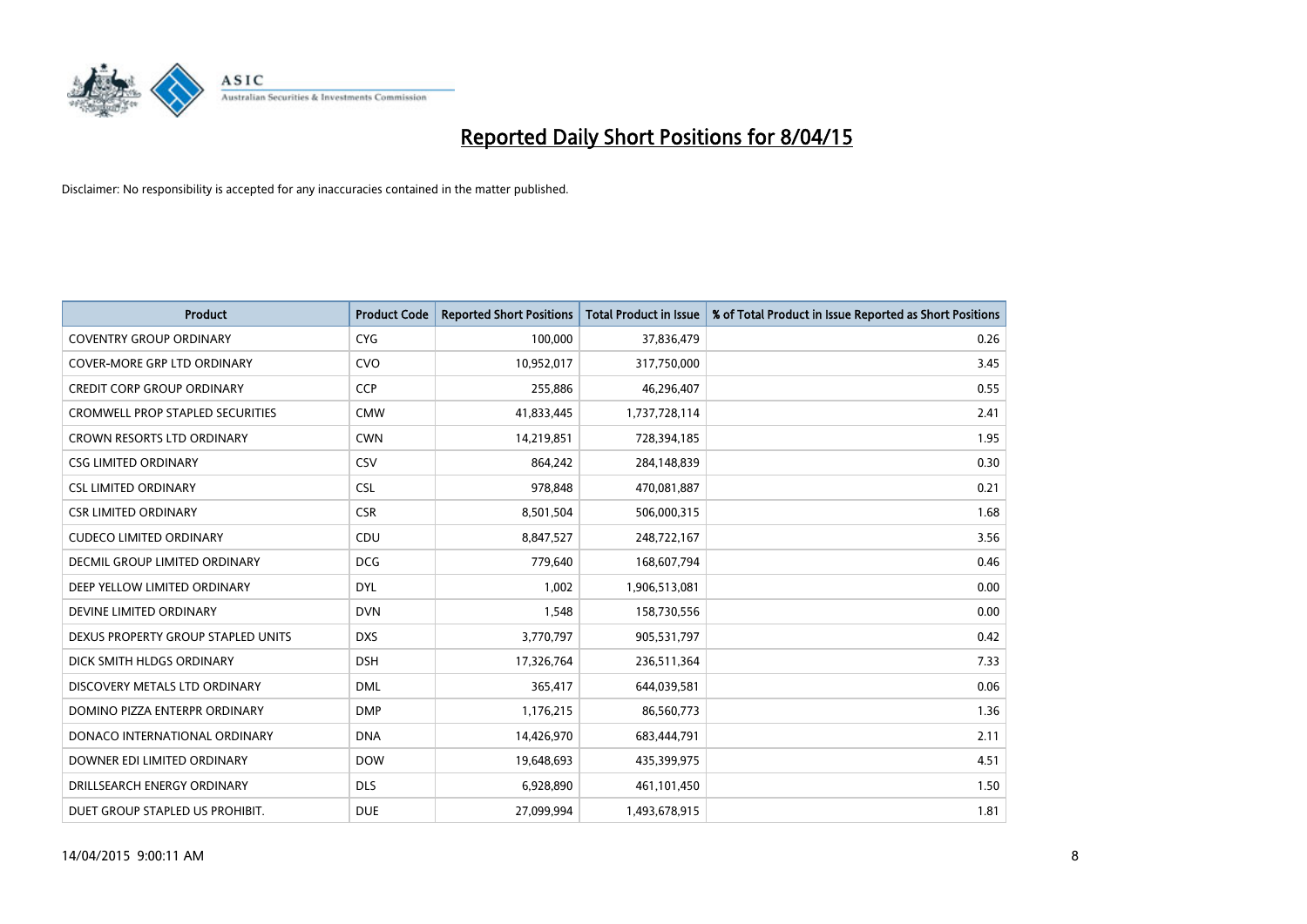

| <b>Product</b>                         | <b>Product Code</b> | <b>Reported Short Positions</b> | <b>Total Product in Issue</b> | % of Total Product in Issue Reported as Short Positions |
|----------------------------------------|---------------------|---------------------------------|-------------------------------|---------------------------------------------------------|
| DULUXGROUP LIMITED ORDINARY            | <b>DLX</b>          | 1,147,297                       | 388,543,268                   | 0.30                                                    |
| ECHO ENTERTAINMENT ORDINARY            | <b>EGP</b>          | 4,945,230                       | 825,672,730                   | 0.60                                                    |
| <b>ELDERS LIMITED ORDINARY</b>         | <b>ELD</b>          | 751,441                         | 83,734,671                    | 0.90                                                    |
| <b>EMECO HOLDINGS ORDINARY</b>         | <b>EHL</b>          | 12,491,619                      | 599,675,707                   | 2.08                                                    |
| <b>ENERGY DEVELOPMENTS ORDINARY</b>    | <b>ENE</b>          | 1,004                           | 170,292,095                   | 0.00                                                    |
| <b>ENERGY RESOURCES ORDINARY 'A'</b>   | <b>ERA</b>          | 11,069,258                      | 517,725,062                   | 2.14                                                    |
| <b>ENERGY WORLD CORPOR. ORDINARY</b>   | <b>EWC</b>          | 43,170,632                      | 1,734,166,672                 | 2.49                                                    |
| <b>ENSOGO LIMITED ORDINARY</b>         | E88                 | 212,387                         | 485,613,903                   | 0.04                                                    |
| EQUITY TRUSTEES ORDINARY               | EQT                 | 50,303                          | 19,272,426                    | 0.26                                                    |
| ERM POWER LIMITED ORDINARY             | <b>EPW</b>          | 45,345                          | 242,021,217                   | 0.02                                                    |
| ESTIA HEALTH LTD ORDINARY              | <b>EHE</b>          | 1,496,135                       | 180,885,580                   | 0.83                                                    |
| EVOLUTION MINING LTD ORDINARY          | <b>EVN</b>          | 3,233,027                       | 716,762,574                   | 0.45                                                    |
| FAIRFAX MEDIA LTD ORDINARY             | <b>FXI</b>          | 32,424,656                      | 2,420,475,546                 | 1.34                                                    |
| <b>FAR LTD ORDINARY</b>                | FAR                 | 8,266,872                       | 3,127,058,427                 | 0.26                                                    |
| FEDERATION CNTRES ORD/UNIT STAPLED SEC | <b>FDC</b>          | 3,887,551                       | 1,427,641,565                 | 0.27                                                    |
| FINBAR GROUP LIMITED ORDINARY          | <b>FRI</b>          | 21,001                          | 228,394,946                   | 0.01                                                    |
| FISHER & PAYKEL H. ORDINARY            | FPH                 | 260,415                         | 557,940,257                   | 0.05                                                    |
| FLEETWOOD CORP ORDINARY                | <b>FWD</b>          | 1,135,042                       | 61,039,412                    | 1.86                                                    |
| FLETCHER BUILDING ORDINARY             | <b>FBU</b>          | 1,133,956                       | 687,854,788                   | 0.16                                                    |
| FLEXIGROUP LIMITED ORDINARY            | FXL                 | 6,405,364                       | 304,149,707                   | 2.11                                                    |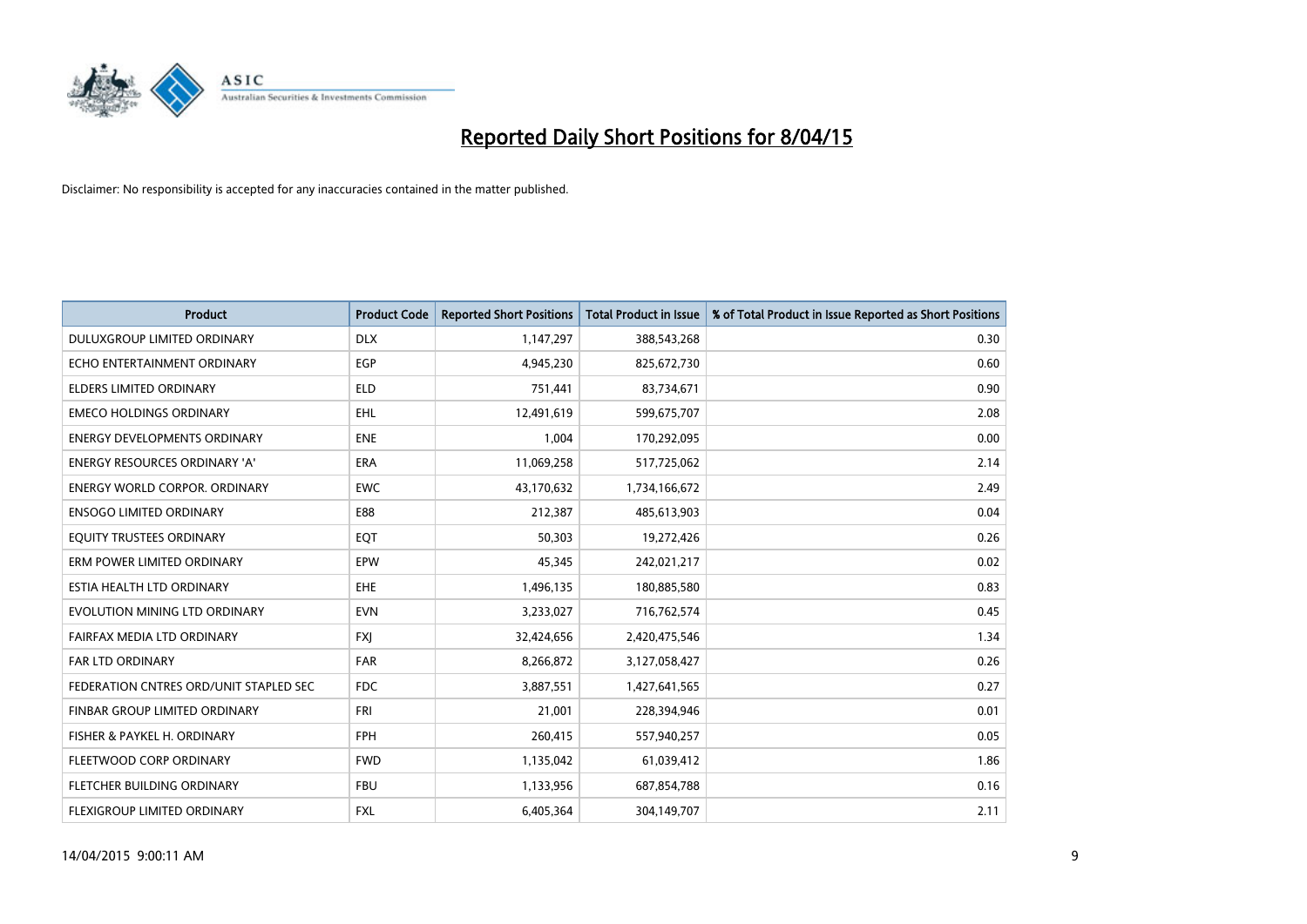

| <b>Product</b>                             | <b>Product Code</b> | <b>Reported Short Positions</b> | <b>Total Product in Issue</b> | % of Total Product in Issue Reported as Short Positions |
|--------------------------------------------|---------------------|---------------------------------|-------------------------------|---------------------------------------------------------|
| FLIGHT CENTRE TRAVEL ORDINARY              | <b>FLT</b>          | 10,752,735                      | 100,802,653                   | 10.67                                                   |
| FLINDERS MINES LTD ORDINARY                | <b>FMS</b>          | 164,998                         | 2,762,995,689                 | 0.01                                                    |
| <b>FOCUS MINERALS LTD ORDINARY</b>         | <b>FML</b>          | 1,936,219                       | 9,137,375,877                 | 0.02                                                    |
| FOLKESTONE EDU TRUST UNITS                 | <b>FET</b>          | 355,317                         | 244,378,866                   | 0.15                                                    |
| FONTERRA SHARE FUND ORDINARY UNITS         | <b>FSF</b>          | 148,766                         | 116,977,611                   | 0.13                                                    |
| FORTESCUE METALS GRP ORDINARY              | <b>FMG</b>          | 385,072,422                     | 3,113,798,151                 | 12.37                                                   |
| FREEDOM FOOD LTD ORDINARY                  | <b>FNP</b>          | 130,274                         | 153,356,329                   | 0.08                                                    |
| <b>G.U.D. HOLDINGS ORDINARY</b>            | GUD                 | 1,750,094                       | 70,939,492                    | 2.47                                                    |
| <b>G8 EDUCATION LIMITED ORDINARY</b>       | <b>GEM</b>          | 18,082,812                      | 359,151,207                   | 5.03                                                    |
| <b>GALAXY RESOURCES ORDINARY</b>           | <b>GXY</b>          | 831,022                         | 1,064,783,990                 | 0.08                                                    |
| <b>GBST HOLDINGS ORDINARY</b>              | GBT                 | 501,325                         | 66,561,725                    | 0.75                                                    |
| <b>GDI PROPERTY GRP STAPLED SECURITIES</b> | GDI                 | 1,334,855                       | 563,037,466                   | 0.24                                                    |
| <b>GENESIS ENERGY LTD ORDINARY</b>         | <b>GNE</b>          | 181,763                         | 1,000,000,000                 | 0.02                                                    |
| <b>GENETIC TECHNOLOGIES ORDINARY</b>       | GTG                 | 15,631,500                      | 1,714,191,631                 | 0.91                                                    |
| <b>GENTRACK GROUP LTD ORDINARY</b>         | <b>GTK</b>          | 3,000                           | 72,699,510                    | 0.00                                                    |
| <b>GENWORTH MORTGAGE ORDINARY</b>          | <b>GMA</b>          | 16,617,276                      | 650,000,000                   | 2.56                                                    |
| <b>GINDALBIE METALS LTD ORDINARY</b>       | GBG                 | 9,834,399                       | 1,495,448,025                 | 0.66                                                    |
| <b>GOLD ROAD RES LTD ORDINARY</b>          | GOR                 | 1,545,428                       | 594,881,822                   | 0.26                                                    |
| <b>GOODMAN GROUP STAPLED</b>               | <b>GMG</b>          | 6,943,694                       | 1,753,035,922                 | 0.40                                                    |
| <b>GPT GROUP STAPLED SEC.</b>              | GPT                 | 10,071,236                      | 1,777,579,081                 | 0.57                                                    |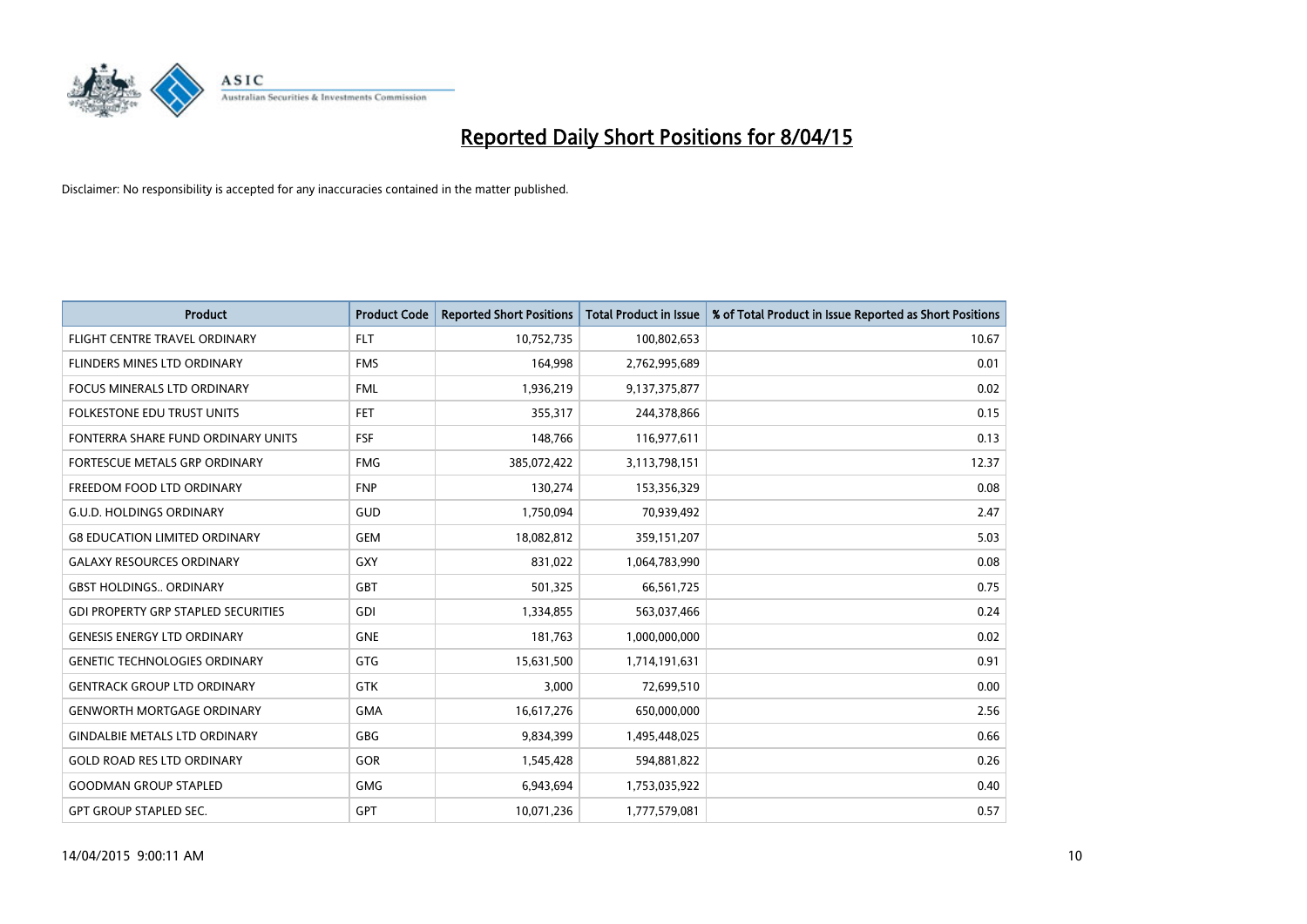

| <b>Product</b>                                   | <b>Product Code</b> | <b>Reported Short Positions</b> | <b>Total Product in Issue</b> | % of Total Product in Issue Reported as Short Positions |
|--------------------------------------------------|---------------------|---------------------------------|-------------------------------|---------------------------------------------------------|
| <b>GPT METRO OFFICE FND UNITS</b>                | <b>GMF</b>          | 1,383,561                       | 127,600,500                   | 1.08                                                    |
| <b>GRAINCORP LIMITED A CLASS ORDINARY</b>        | <b>GNC</b>          | 12,086,897                      | 228,855,628                   | 5.28                                                    |
| <b>GRANGE RESOURCES. ORDINARY</b>                | <b>GRR</b>          | 2,804                           | 1,157,338,698                 | 0.00                                                    |
| <b>GREENCROSS LIMITED ORDINARY</b>               | <b>GXL</b>          | 1,737,107                       | 112,478,993                   | 1.54                                                    |
| <b>GREENLAND MIN EN LTD ORDINARY</b>             | GGG                 | 4,038,000                       | 683,080,555                   | 0.59                                                    |
| GREENLAND MIN EN LTD RIGHTS 26-JUN-14            | GGGR                | 3,842                           | 88,685,050                    | 0.00                                                    |
| <b>GROWTHPOINT PROPERTY ORD/UNIT STAPLED SEC</b> | GOZ                 | 733,278                         | 569,027,781                   | 0.13                                                    |
| <b>GRYPHON MINERALS LTD ORDINARY</b>             | GRY                 | 1,203,785                       | 401,290,987                   | 0.30                                                    |
| <b>GWA GROUP LTD ORDINARY</b>                    | <b>GWA</b>          | 15,668,156                      | 306,533,770                   | 5.11                                                    |
| HANSEN TECHNOLOGIES ORDINARY                     | <b>HSN</b>          | 470,107                         | 163,486,337                   | 0.29                                                    |
| HARVEY NORMAN ORDINARY                           | <b>HVN</b>          | 26,572,640                      | 1,110,603,911                 | 2.39                                                    |
| HEALTHSCOPE LIMITED. ORDINARY                    | <b>HSO</b>          | 5,777,933                       | 1,732,094,838                 | 0.33                                                    |
| <b>HENDERSON GROUP CDI 1:1</b>                   | <b>HGG</b>          | 1,938,518                       | 731,469,773                   | 0.27                                                    |
| HFA HOLDINGS LIMITED ORDINARY                    | <b>HFA</b>          | 308                             | 162,147,897                   | 0.00                                                    |
| <b>HIGHLANDS PACIFIC ORDINARY</b>                | <b>HIG</b>          | 1                               | 920,577,086                   | 0.00                                                    |
| HILLGROVE RES LTD ORDINARY                       | <b>HGO</b>          | 92,496                          | 147,798,623                   | 0.06                                                    |
| HILLS LTD ORDINARY                               | <b>HIL</b>          | 2,835,275                       | 231,985,526                   | 1.22                                                    |
| HORIZON OIL LIMITED ORDINARY                     | <b>HZN</b>          | 44,851,512                      | 1,301,981,265                 | 3.44                                                    |
| <b>HOTEL PROPERTY STAPLED</b>                    | <b>HPI</b>          | 745,342                         | 146,105,439                   | 0.51                                                    |
| HUNTER HALL GLOBAL ORDINARY                      | <b>HHV</b>          | 404,417                         | 217,217,148                   | 0.19                                                    |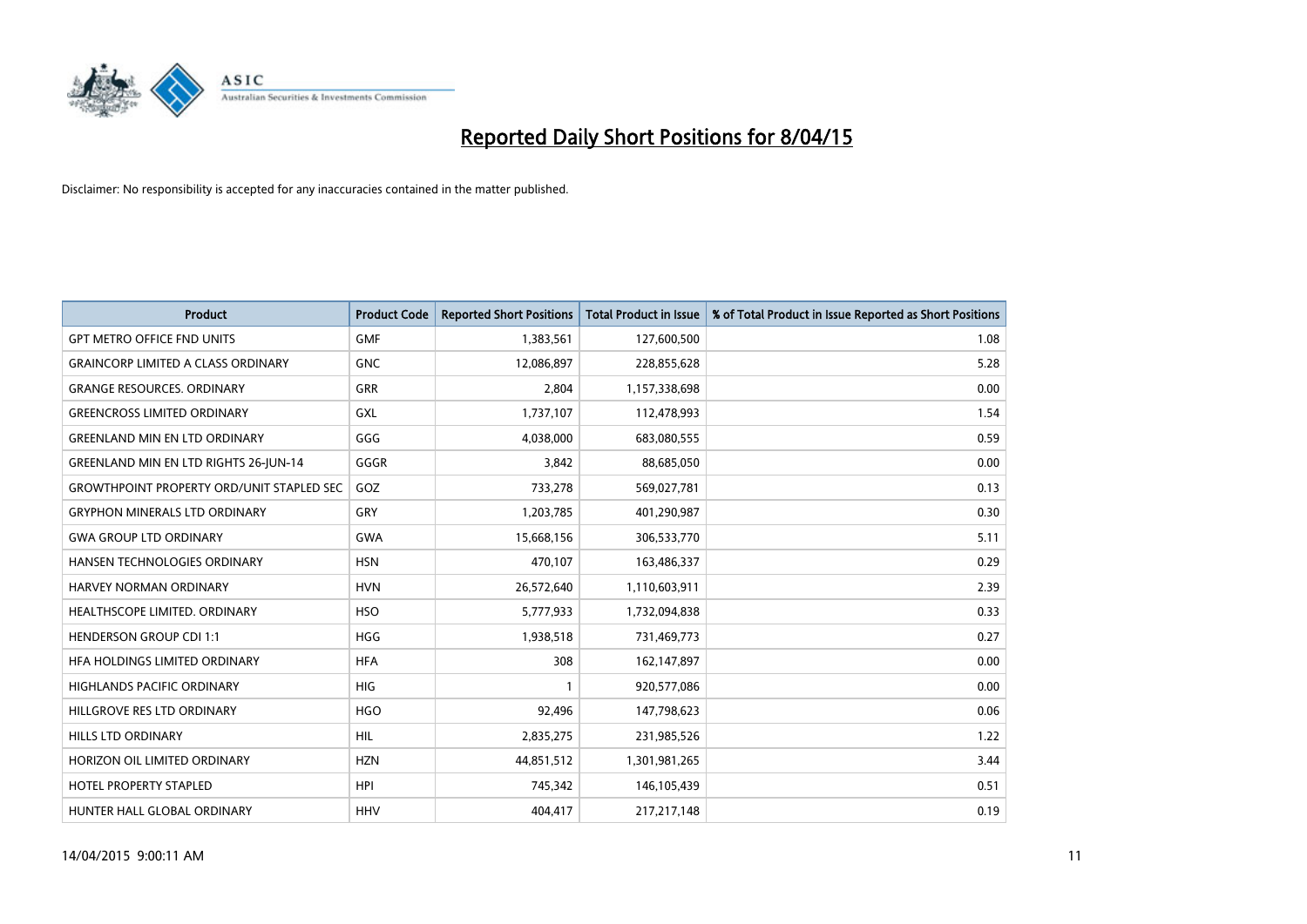

| <b>Product</b>                          | <b>Product Code</b> | <b>Reported Short Positions</b> | <b>Total Product in Issue</b> | % of Total Product in Issue Reported as Short Positions |
|-----------------------------------------|---------------------|---------------------------------|-------------------------------|---------------------------------------------------------|
| <b>ICAR ASIA LTD ORDINARY</b>           | ICQ                 | 244,147                         | 218,592,707                   | 0.11                                                    |
| <b>IINET LIMITED ORDINARY</b>           | <b>IIN</b>          | 4,260,866                       | 162,950,896                   | 2.61                                                    |
| <b>ILUKA RESOURCES ORDINARY</b>         | ILU                 | 34,536,123                      | 418,700,517                   | 8.25                                                    |
| <b>IMDEX LIMITED ORDINARY</b>           | <b>IMD</b>          | 1,271,116                       | 216,203,136                   | 0.59                                                    |
| IMF BENTHAM LTD ORDINARY                | <b>IMF</b>          | 3,818,610                       | 166,580,957                   | 2.29                                                    |
| <b>IMPEDIMED LIMITED ORDINARY</b>       | <b>IPD</b>          | 167,803                         | 293,202,840                   | 0.06                                                    |
| <b>INCITEC PIVOT ORDINARY</b>           | <b>IPL</b>          | 18,737,150                      | 1,675,621,466                 | 1.12                                                    |
| <b>INDEPENDENCE GROUP ORDINARY</b>      | <b>IGO</b>          | 2,998,115                       | 234,256,573                   | 1.28                                                    |
| <b>INDUSTRIA REIT STAPLED</b>           | <b>IDR</b>          | 1,305,201                       | 125,000,001                   | 1.04                                                    |
| INFIGEN ENERGY STAPLED SECURITIES       | <b>IFN</b>          | 2,365,341                       | 767,887,581                   | 0.31                                                    |
| <b>INFOMEDIA LTD ORDINARY</b>           | <b>IFM</b>          | 725,760                         | 307,987,687                   | 0.24                                                    |
| <b>INGENIA GROUP STAPLED SECURITIES</b> | <b>INA</b>          | 19,136,574                      | 882,699,837                   | 2.17                                                    |
| <b>INSURANCE AUSTRALIA ORDINARY</b>     | IAG                 | 16,528,177                      | 2,341,618,048                 | 0.71                                                    |
| <b>INTREPID MINES ORDINARY</b>          | <b>IAU</b>          | 283,359                         | 369,869,196                   | 0.08                                                    |
| INTUERI EDU GRP LTD ORDINARY            | IQE                 | 196                             | 100,000,000                   | 0.00                                                    |
| INVESTA OFFICE FUND STAPLED SECURITIES  | <b>IOF</b>          | 744,694                         | 614,047,458                   | 0.12                                                    |
| <b>INVOCARE LIMITED ORDINARY</b>        | <b>IVC</b>          | 4,202,330                       | 110,030,298                   | 3.82                                                    |
| <b>IOOF HOLDINGS LTD ORDINARY</b>       | IFL                 | 12,088,197                      | 300,133,752                   | 4.03                                                    |
| <b>IPH LIMITED ORDINARY</b>             | <b>IPH</b>          | 573,630                         | 157,559,499                   | 0.36                                                    |
| <b>IPROPERTY GROUP LTD ORDINARY</b>     | <b>IPP</b>          | 4,529,776                       | 187,378,774                   | 2.42                                                    |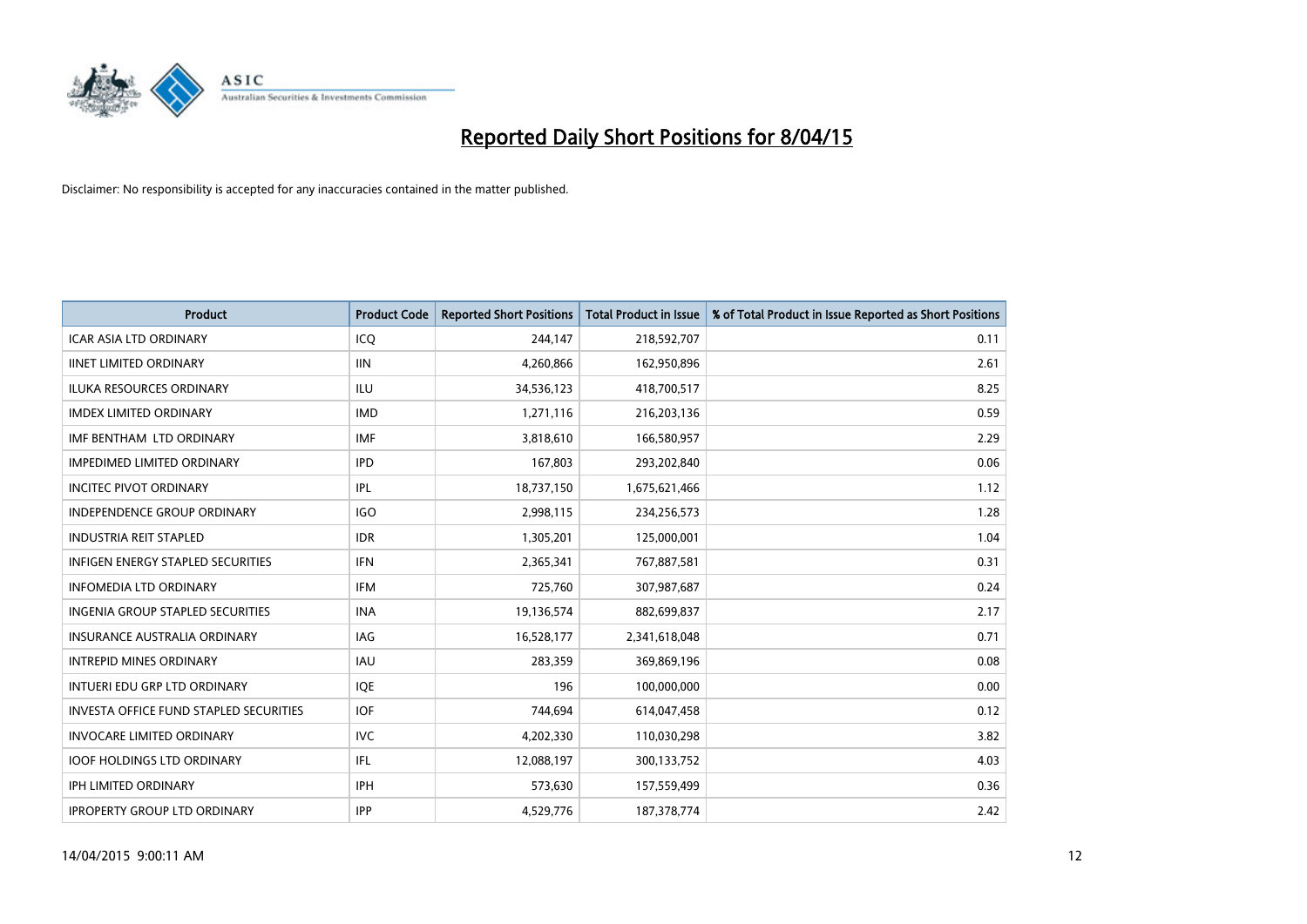

| <b>Product</b>                           | <b>Product Code</b> | <b>Reported Short Positions</b> | <b>Total Product in Issue</b> | % of Total Product in Issue Reported as Short Positions |
|------------------------------------------|---------------------|---------------------------------|-------------------------------|---------------------------------------------------------|
| <b>IRESS LIMITED ORDINARY</b>            | <b>IRE</b>          | 5,786,409                       | 159,097,319                   | 3.64                                                    |
| <b>ISELECT LTD ORDINARY</b>              | <b>ISU</b>          | 625,402                         | 261,489,894                   | 0.24                                                    |
| <b>ISENTIA GROUP LTD ORDINARY</b>        | <b>ISD</b>          | 60,242                          | 200,000,001                   | 0.03                                                    |
| <b>ISENTRIC LTD. ORDINARY</b>            | ICU                 | 39,829                          | 134,703,703                   | 0.03                                                    |
| JAMES HARDIE INDUST CHESS DEPOSITARY INT | <b>IHX</b>          | 14,004,774                      | 445,680,673                   | 3.14                                                    |
| <b>JAPARA HEALTHCARE LT ORDINARY</b>     | <b>IHC</b>          | 19,090,452                      | 263,046,592                   | 7.26                                                    |
| <b>JB HI-FI LIMITED ORDINARY</b>         | <b>IBH</b>          | 8,710,802                       | 98,981,083                    | 8.80                                                    |
| KAROON GAS AUSTRALIA ORDINARY            | <b>KAR</b>          | 22,996,897                      | 246,621,832                   | 9.32                                                    |
| KATHMANDU HOLD LTD ORDINARY              | <b>KMD</b>          | 12,302,864                      | 201,484,583                   | 6.11                                                    |
| <b>KBL MINING LIMITED ORDINARY</b>       | <b>KBL</b>          | 1,820                           | 495,765,509                   | 0.00                                                    |
| KINGSGATE CONSOLID. ORDINARY             | <b>KCN</b>          | 16,101,921                      | 223,584,937                   | 7.20                                                    |
| KINGSROSE MINING LTD ORDINARY            | <b>KRM</b>          | 803,334                         | 358,611,493                   | 0.22                                                    |
| KOGI IRON LTD ORDINARY                   | KFE                 | 1,122,613                       | 376,669,836                   | 0.30                                                    |
| LEIGHTON HOLDINGS ORDINARY               | LEI                 | 6,378,298                       | 338,503,563                   | 1.88                                                    |
| LEND LEASE GROUP UNIT/ORD STAPLED        | <b>LLC</b>          | 2,033,306                       | 580,468,486                   | 0.35                                                    |
| LIFESTYLE COMMUNIT. ORDINARY             | LIC                 | 25,001                          | 101,395,131                   | 0.02                                                    |
| LIQUEFIED NATURAL ORDINARY               | LNG                 | 15,174,857                      | 462,943,201                   | 3.28                                                    |
| LONESTAR RESO LTD ORDINARY               | <b>LNR</b>          | 126,955                         | 752,187,211                   | 0.02                                                    |
| LYNAS CORPORATION ORDINARY               | <b>LYC</b>          | 94,424,427                      | 3,371,002,400                 | 2.80                                                    |
| <b>M2 GRP LTD ORDINARY</b>               | <b>MTU</b>          | 2,174,083                       | 182,371,728                   | 1.19                                                    |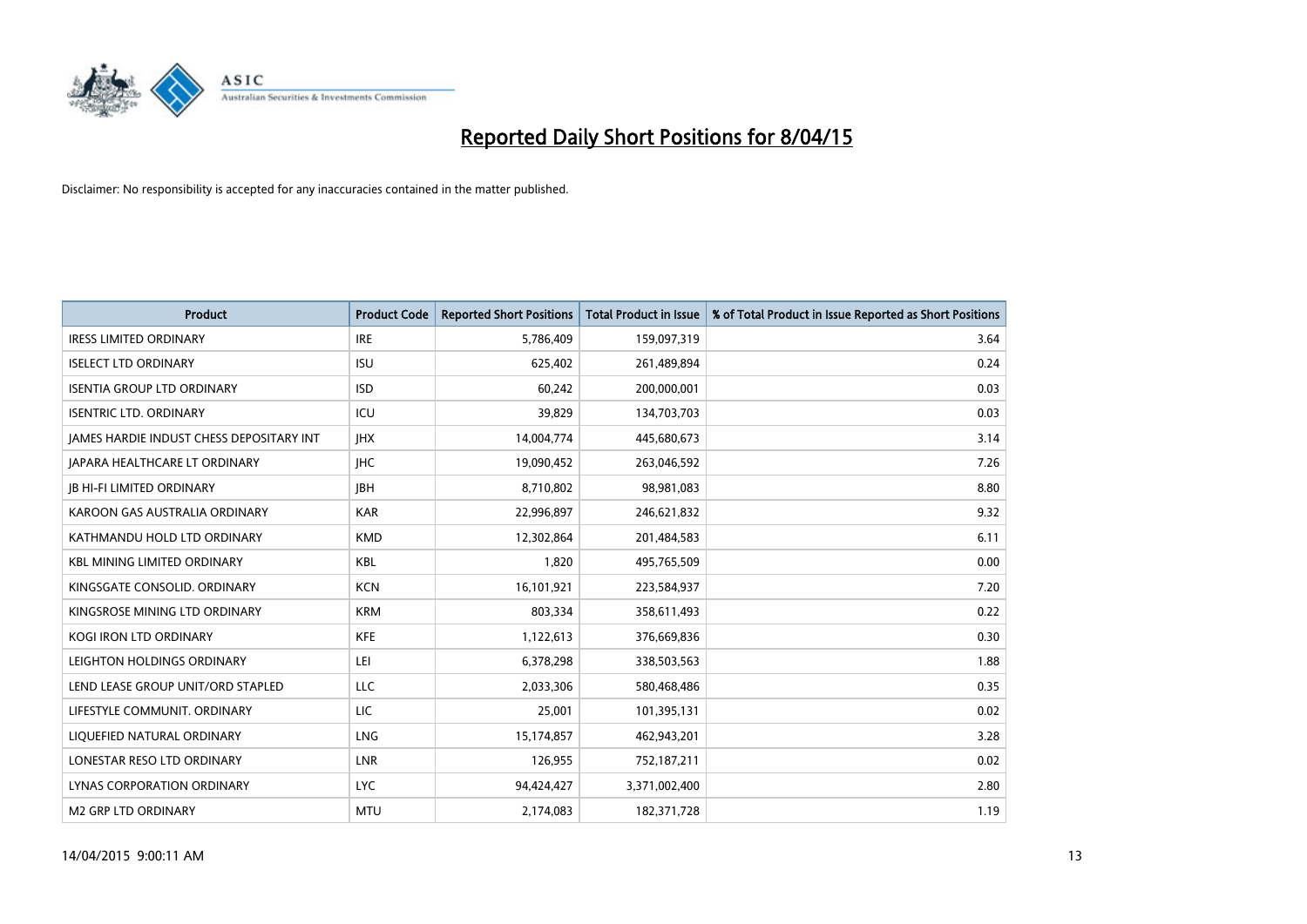

| <b>Product</b>                        | <b>Product Code</b> | <b>Reported Short Positions</b> | <b>Total Product in Issue</b> | % of Total Product in Issue Reported as Short Positions |
|---------------------------------------|---------------------|---------------------------------|-------------------------------|---------------------------------------------------------|
| <b>MACA LIMITED ORDINARY</b>          | <b>MLD</b>          | 1,700,364                       | 232,676,373                   | 0.73                                                    |
| MACMAHON HOLDINGS ORDINARY            | <b>MAH</b>          | 25,020                          | 1,261,699,966                 | 0.00                                                    |
| MACO ATLAS ROADS GRP ORDINARY STAPLED | <b>MQA</b>          | 13,320,377                      | 511,538,852                   | 2.60                                                    |
| MACQUARIE GROUP LTD ORDINARY          | <b>MOG</b>          | 749,925                         | 333,457,777                   | 0.22                                                    |
| MAGELLAN FIN GRP LTD ORDINARY         | <b>MFG</b>          | 1,544,754                       | 159,885,560                   | 0.97                                                    |
| MAGELLAN FLAGSHIP ORDINARY            | <b>MFF</b>          | 161,888                         | 364,224,092                   | 0.04                                                    |
| MANTRA GROUP LTD ORDINARY             | <b>MTR</b>          | 3,358,320                       | 266, 247, 723                 | 1.26                                                    |
| MATRIX C & E LTD ORDINARY             | <b>MCE</b>          | 2,546,538                       | 94,555,428                    | 2.69                                                    |
| MAVERICK DRILLING ORDINARY            | <b>MAD</b>          | 8,742                           | 545,000,115                   | 0.00                                                    |
| <b>MAXITRANS INDUSTRIES ORDINARY</b>  | <b>MXI</b>          | 3,884                           | 185,075,653                   | 0.00                                                    |
| MAYNE PHARMA LTD ORDINARY             | <b>MYX</b>          | 13,536,116                      | 785,424,531                   | 1.72                                                    |
| MCMILLAN SHAKESPEARE ORDINARY         | <b>MMS</b>          | 243,999                         | 81,810,993                    | 0.30                                                    |
| MEDIBANK PRIVATE LTD ORDINARY         | <b>MPL</b>          | 29,555,939                      | 2,754,003,240                 | 1.07                                                    |
| MEDUSA MINING LTD ORDINARY            | <b>MML</b>          | 6,626,166                       | 207,794,301                   | 3.19                                                    |
| MELBOURNE IT LIMITED ORDINARY         | <b>MLB</b>          | 3,002                           | 92,944,392                    | 0.00                                                    |
| MERIDIAN ENERGY INSTALMENT RECEIPTS   | <b>MEZCA</b>        | 382,579                         | 1,255,413,626                 | 0.03                                                    |
| MESOBLAST LIMITED ORDINARY            | <b>MSB</b>          | 23,036,972                      | 324,441,029                   | 7.10                                                    |
| METALS X LIMITED ORDINARY             | <b>MLX</b>          | 9,382                           | 416,010,939                   | 0.00                                                    |
| METCASH LIMITED ORDINARY              | <b>MTS</b>          | 159,999,229                     | 928,357,876                   | 17.23                                                   |
| MIGHTY RIVER POWER ORDINARY           | <b>MYT</b>          | 1,707,671                       | 1,400,012,517                 | 0.12                                                    |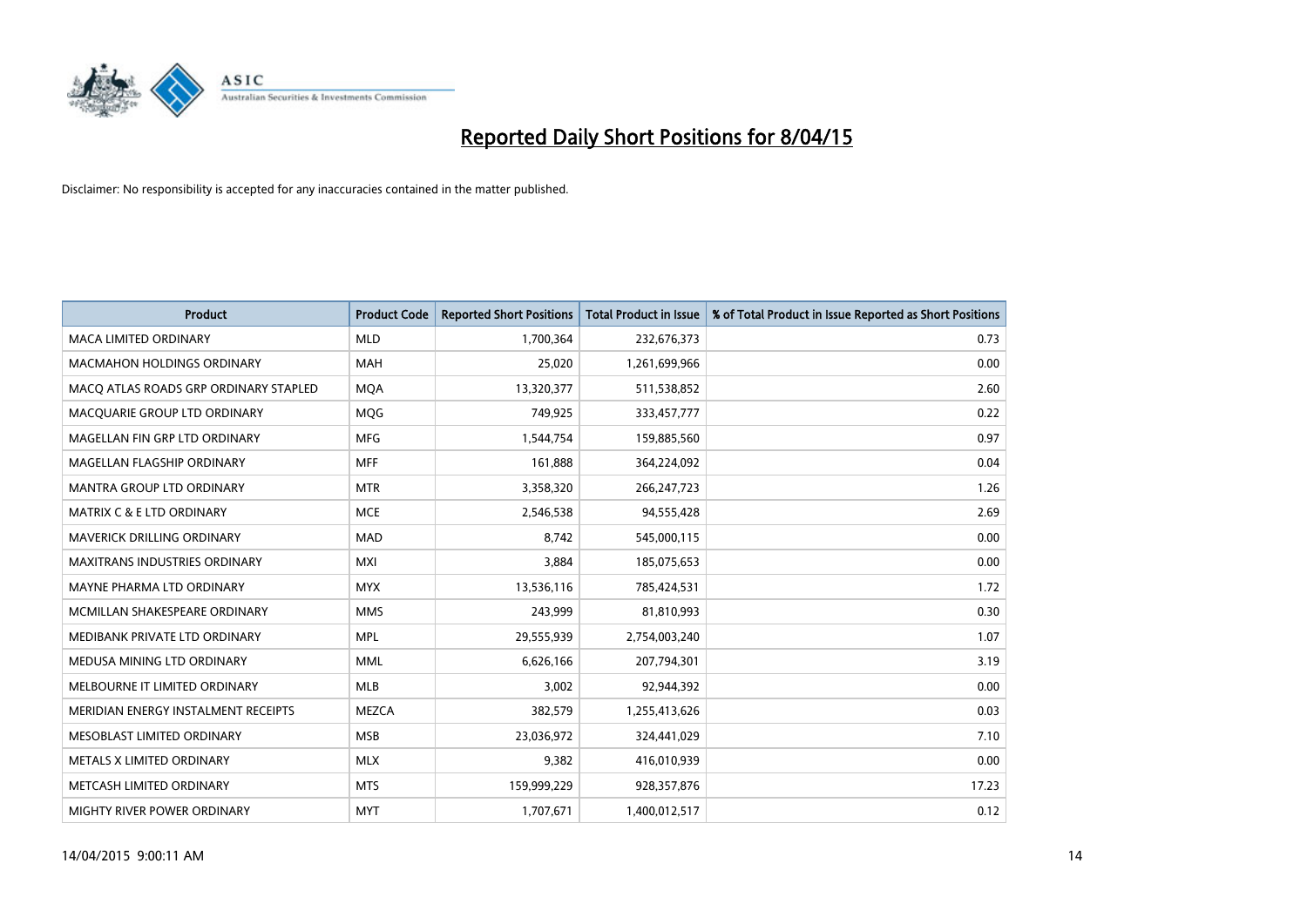

| <b>Product</b>                     | <b>Product Code</b> | <b>Reported Short Positions</b> | <b>Total Product in Issue</b> | % of Total Product in Issue Reported as Short Positions |
|------------------------------------|---------------------|---------------------------------|-------------------------------|---------------------------------------------------------|
| MINCOR RESOURCES NL ORDINARY       | <b>MCR</b>          | 43,576                          | 188,238,274                   | 0.02                                                    |
| MINERAL DEPOSITS ORDINARY          | <b>MDL</b>          | 220,287                         | 103,676,341                   | 0.21                                                    |
| MINERAL RESOURCES, ORDINARY        | <b>MIN</b>          | 24,287,522                      | 187,270,274                   | 12.97                                                   |
| MIRABELA NICKEL LTD ORDINARY       | <b>MBN</b>          | 2,012,125                       | 929,710,216                   | 0.22                                                    |
| MIRVAC GROUP STAPLED SECURITIES    | <b>MGR</b>          | 2,574,411                       | 3,697,620,317                 | 0.07                                                    |
| <b>MMAOFFSHOR ORDINARY</b>         | <b>MRM</b>          | 37,704,029                      | 368,666,221                   | 10.23                                                   |
| MOLOPO ENERGY LTD ORDINARY         | <b>MPO</b>          | 46,833                          | 248,869,398                   | 0.02                                                    |
| MONADELPHOUS GROUP ORDINARY        | <b>MND</b>          | 13,098,837                      | 92,998,380                    | 14.09                                                   |
| MONASH IVF GROUP LTD ORDINARY      | <b>MVF</b>          | 1,187,550                       | 231,081,089                   | 0.51                                                    |
| <b>MONEY3 CORPORATION ORDINARY</b> | <b>MNY</b>          | 119,851                         | 128,383,729                   | 0.09                                                    |
| MORTGAGE CHOICE LTD ORDINARY       | MOC                 | 132,080                         | 124,216,248                   | 0.11                                                    |
| <b>MOUNT GIBSON IRON ORDINARY</b>  | <b>MGX</b>          | 87,027,108                      | 1,090,805,085                 | 7.98                                                    |
| MULTIPLEX SITES SITES              | <b>MXUPA</b>        | 2,314                           | 4,500,000                     | 0.05                                                    |
| MYER HOLDINGS LTD ORDINARY         | <b>MYR</b>          | 104,926,667                     | 585,689,551                   | 17.92                                                   |
| <b>MYSTATE LIMITED ORDINARY</b>    | <b>MYS</b>          | 3,258                           | 87,283,417                    | 0.00                                                    |
| NANOSONICS LIMITED ORDINARY        | <b>NAN</b>          | 1,760,534                       | 281,339,223                   | 0.63                                                    |
| NATIONAL AUST. BANK ORDINARY       | <b>NAB</b>          | 14,492,291                      | 2,421,112,169                 | 0.60                                                    |
| NATIONAL STORAGE STAPLED           | <b>NSR</b>          | 2,717,095                       | 334,456,409                   | 0.81                                                    |
| NAVITAS LIMITED ORDINARY           | <b>NVT</b>          | 4,106,445                       | 376,330,968                   | 1.09                                                    |
| NEARMAP LTD ORDINARY               | <b>NEA</b>          | 2,128,939                       | 351,696,101                   | 0.61                                                    |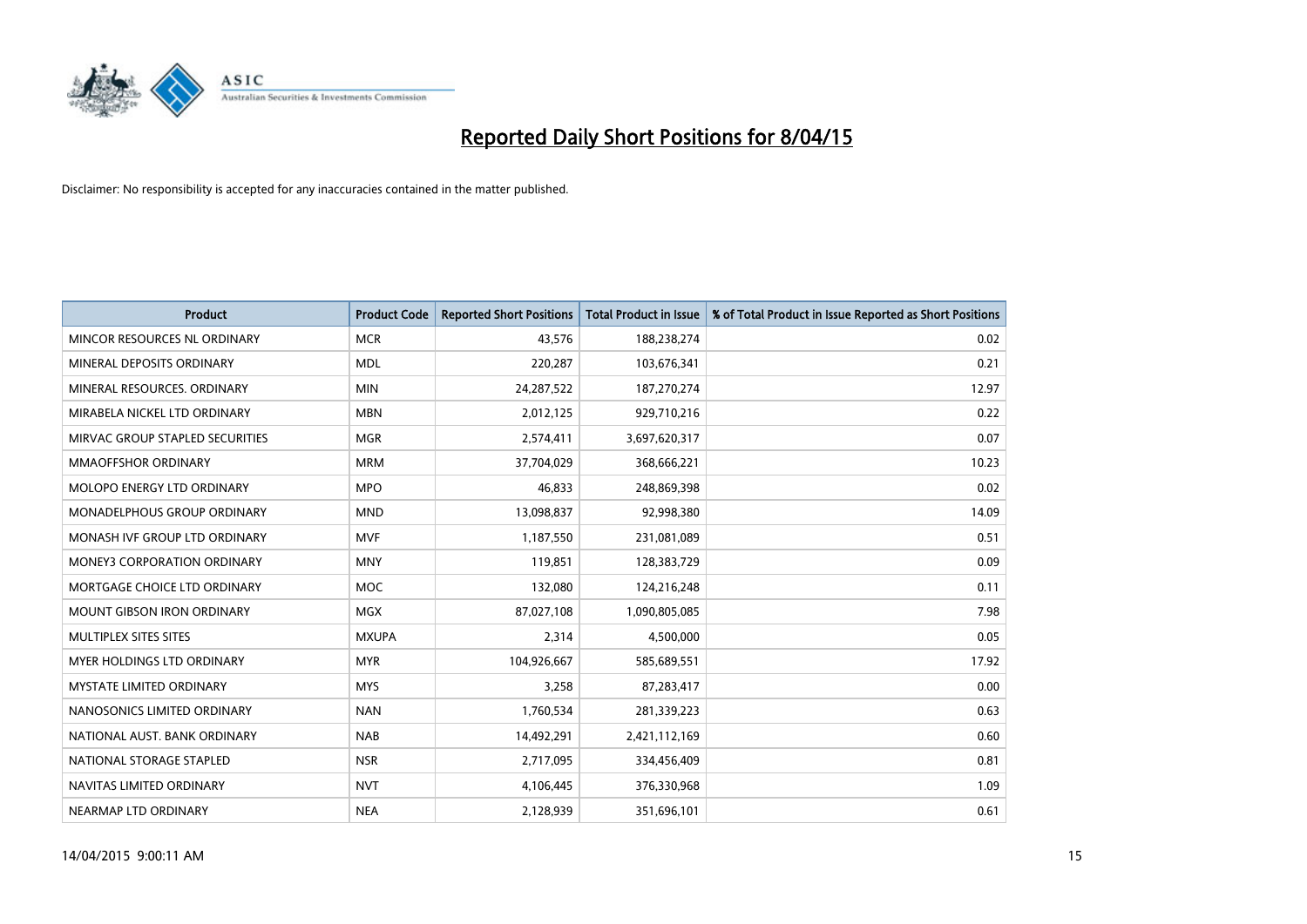

| <b>Product</b>                         | <b>Product Code</b> | <b>Reported Short Positions</b> | <b>Total Product in Issue</b> | % of Total Product in Issue Reported as Short Positions |
|----------------------------------------|---------------------|---------------------------------|-------------------------------|---------------------------------------------------------|
| NEON ENERGY LIMITED ORDINARY           | <b>NEN</b>          | 13,244                          | 558,149,678                   | 0.00                                                    |
| NEW HOPE CORPORATION ORDINARY          | <b>NHC</b>          | 862,496                         | 830,999,449                   | 0.10                                                    |
| NEWCREST MINING ORDINARY               | <b>NCM</b>          | 7,552,018                       | 766,510,971                   | 0.99                                                    |
| NEWS CORP A NON-VOTING CDI             | <b>NWSLV</b>        | 335                             | 2,386,882                     | 0.01                                                    |
| NEWS CORP B VOTING CDI                 | <b>NWS</b>          | 1,926,714                       | 45,026,902                    | 4.28                                                    |
| NEWSAT LIMITED ORDINARY                | <b>NWT</b>          | 1,136,958                       | 643,874,841                   | 0.18                                                    |
| NEXTDC LIMITED ORDINARY                | <b>NXT</b>          | 14,602,616                      | 193,450,200                   | 7.55                                                    |
| NEXUS ENERGY LIMITED ORDINARY          | <b>NXS</b>          | 58,176                          | 1,330,219,459                 | 0.00                                                    |
| NIB HOLDINGS LIMITED ORDINARY          | <b>NHF</b>          | 2,797,396                       | 439,004,182                   | 0.64                                                    |
| NINE ENTERTAINMENT ORDINARY            | <b>NEC</b>          | 32,773,040                      | 940,295,023                   | 3.49                                                    |
| NOBLE MINERAL RES ORDINARY             | <b>NMG</b>          | 2,365,726                       | 666,397,952                   | 0.36                                                    |
| NORTHERN IRON LTD ORDINARY             | <b>NFE</b>          | 10,000                          | 484,405,314                   | 0.00                                                    |
| NORTHERN STAR ORDINARY                 | <b>NST</b>          | 27,952,543                      | 592,660,880                   | 4.72                                                    |
| NOVION PROPERTY GRP STAPLED SECURITIES | <b>NVN</b>          | 68,149,281                      | 3,077,214,058                 | 2.21                                                    |
| NOVOGEN LIMITED ORDINARY               | <b>NRT</b>          | 466,284                         | 260,694,150                   | 0.18                                                    |
| NRW HOLDINGS LIMITED ORDINARY          | <b>NWH</b>          | 21,393,500                      | 278,888,011                   | 7.67                                                    |
| NUFARM LIMITED ORDINARY                | <b>NUF</b>          | 4,791,706                       | 264,948,132                   | 1.81                                                    |
| NUPLEX INDUSTRIES ORDINARY             | <b>NPX</b>          | 1,000                           | 198,125,827                   | 0.00                                                    |
| OCEANAGOLD CORP. CHESS DEPOSITARY INT  | <b>OGC</b>          | 1,042,495                       | 303,459,668                   | 0.34                                                    |
| OIL SEARCH LTD ORDINARY                | OSH                 | 15,861,496                      | 1,522,692,587                 | 1.04                                                    |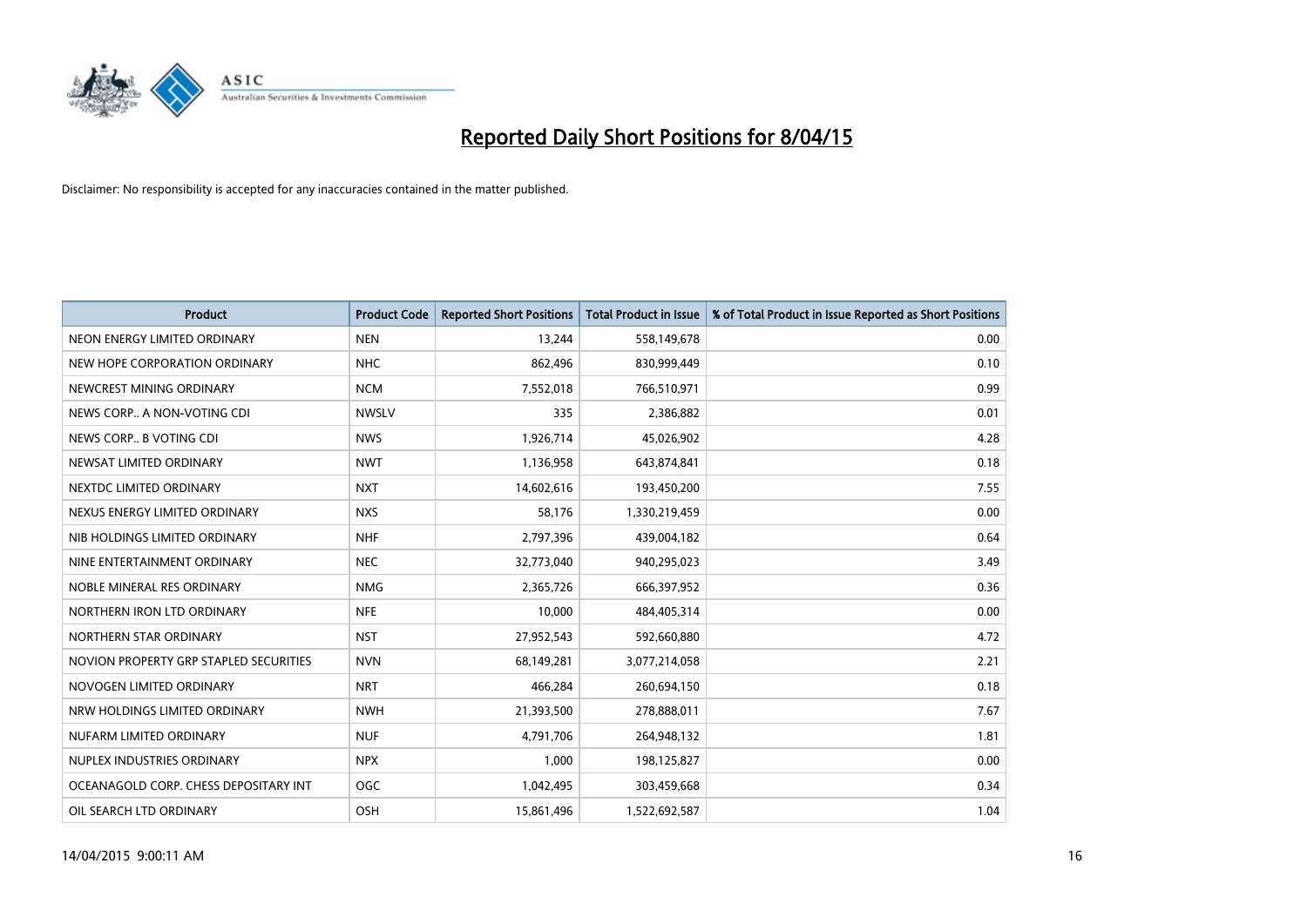

| <b>Product</b>                | <b>Product Code</b> | <b>Reported Short Positions</b> | <b>Total Product in Issue</b> | % of Total Product in Issue Reported as Short Positions |
|-------------------------------|---------------------|---------------------------------|-------------------------------|---------------------------------------------------------|
| OM HOLDINGS LIMITED ORDINARY  | <b>OMH</b>          | 861                             | 733,423,337                   | 0.00                                                    |
| OOH!MEDIA LIMITED ORDINARY    | OML                 | 1,158,287                       | 149,882,534                   | 0.77                                                    |
| ORICA LIMITED ORDINARY        | ORI                 | 45,877,912                      | 372,743,291                   | 12.31                                                   |
| ORIGIN ENERGY ORDINARY        | <b>ORG</b>          | 8,180,944                       | 1,109,561,867                 | 0.74                                                    |
| OROCOBRE LIMITED ORDINARY     | <b>ORE</b>          | 3,849,867                       | 151,653,677                   | 2.54                                                    |
| ORORA LIMITED ORDINARY        | <b>ORA</b>          | 2,729,655                       | 1,206,684,923                 | 0.23                                                    |
| OROTONGROUP LIMITED ORDINARY  | <b>ORL</b>          | 144,661                         | 40,880,902                    | 0.35                                                    |
| OTTO ENERGY LIMITED ORDINARY  | <b>OEL</b>          | 377,948                         | 1,155,790,071                 | 0.03                                                    |
| OZ MINERALS ORDINARY          | OZL                 | 5,889,916                       | 303,470,022                   | 1.94                                                    |
| OZFOREX GROUP LTD ORDINARY    | <b>OFX</b>          | 11,381,031                      | 240,000,000                   | 4.74                                                    |
| PACIFIC BRANDS ORDINARY       | <b>PBG</b>          | 78,009,278                      | 917,226,291                   | 8.50                                                    |
| PACIFIC SMILES GRP ORDINARY   | <b>PSQ</b>          | 133,000                         | 151,993,395                   | 0.09                                                    |
| PACT GROUP HLDGS LTD ORDINARY | PGH                 | 1,955,112                       | 294,145,019                   | 0.66                                                    |
| PALADIN ENERGY LTD ORDINARY   | <b>PDN</b>          | 88,370,230                      | 1,666,927,668                 | 5.30                                                    |
| PANAUST LIMITED ORDINARY      | <b>PNA</b>          | 4,142,508                       | 647,862,526                   | 0.64                                                    |
| PANORAMIC RESOURCES ORDINARY  | PAN                 | 3,014,068                       | 321,424,015                   | 0.94                                                    |
| PANTERRA GOLD LTD ORDINARY    | PGI                 | $\mathbf{1}$                    | 84,812,720                    | 0.00                                                    |
| PAPERLINX LIMITED ORDINARY    | <b>PPX</b>          | 57,788                          | 665, 181, 261                 | 0.01                                                    |
| PATTIES FOODS LTD ORDINARY    | PFL                 | 157                             | 139,234,153                   | 0.00                                                    |
| PEET LIMITED ORDINARY         | <b>PPC</b>          | 16,827                          | 484,853,684                   | 0.00                                                    |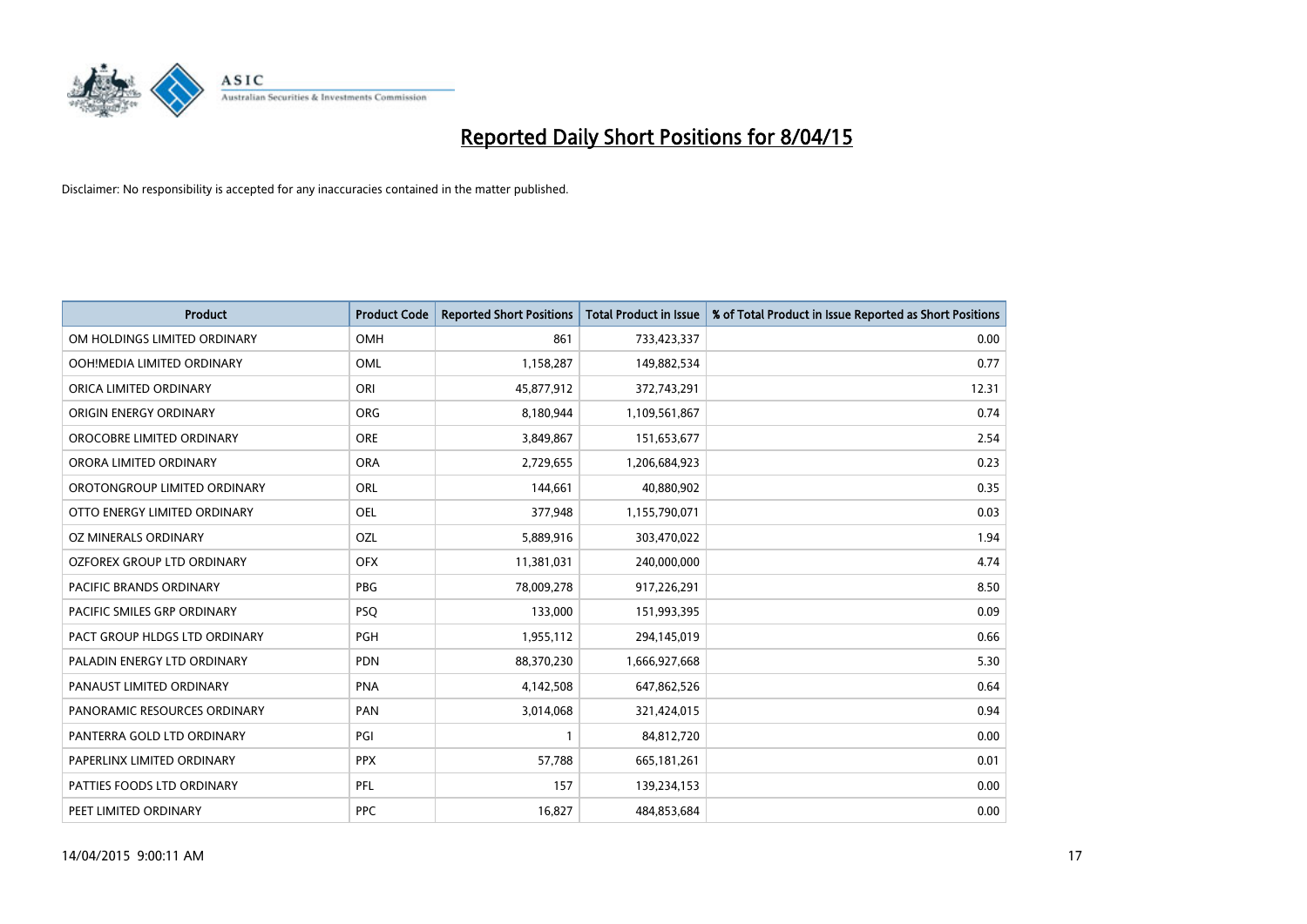

| <b>Product</b>                    | <b>Product Code</b> | <b>Reported Short Positions</b> | <b>Total Product in Issue</b> | % of Total Product in Issue Reported as Short Positions |
|-----------------------------------|---------------------|---------------------------------|-------------------------------|---------------------------------------------------------|
| PENINSULA ENERGY LTD ORDINARY     | <b>PEN</b>          | 1                               | 6,906,809,008                 | 0.00                                                    |
| PERPETUAL LIMITED ORDINARY        | <b>PPT</b>          | 1,048,781                       | 46,574,426                    | 2.25                                                    |
| PERSEUS MINING LTD ORDINARY       | PRU                 | 22,759,161                      | 526,656,401                   | 4.32                                                    |
| PHARMAXIS LTD ORDINARY            | <b>PXS</b>          | 8,779                           | 311,985,022                   | 0.00                                                    |
| PLATINUM ASSET ORDINARY           | <b>PTM</b>          | 2,817,831                       | 584,652,029                   | 0.48                                                    |
| PLATINUM AUSTRALIA ORDINARY       | <b>PLA</b>          | 836,127                         | 504,968,043                   | 0.17                                                    |
| PLATINUM CAPITAL LTD ORDINARY     | <b>PMC</b>          | 241,967                         | 233,325,987                   | 0.10                                                    |
| PMP LIMITED ORDINARY              | <b>PMP</b>          | 27,581                          | 323,781,124                   | 0.01                                                    |
| POSEIDON NICK LTD ORDINARY        | <b>POS</b>          | 1,300,460                       | 683,588,322                   | 0.19                                                    |
| PRANA BIOTECHNOLOGY ORDINARY      | <b>PBT</b>          | 4,274,910                       | 527,107,470                   | 0.81                                                    |
| PREMIER INVESTMENTS ORDINARY      | <b>PMV</b>          | 475,983                         | 156,100,075                   | 0.30                                                    |
| PRIMARY HEALTH CARE ORDINARY      | PRY                 | 62,379,378                      | 512,130,550                   | 12.18                                                   |
| PRIME MEDIA GRP LTD ORDINARY      | <b>PRT</b>          | 1,024,495                       | 366,330,303                   | 0.28                                                    |
| PROGRAMMED ORDINARY               | <b>PRG</b>          | 627,801                         | 118,667,178                   | 0.53                                                    |
| PROMESA LIMITED ORDINARY          | <b>PRA</b>          | 10,398,713                      | 384,412,465                   | 2.71                                                    |
| <b>QANTAS AIRWAYS ORDINARY</b>    | QAN                 | 1,006,279                       | 2,196,330,250                 | 0.05                                                    |
| OBE INSURANCE GROUP ORDINARY      | QBE                 | 15,436,631                      | 1,364,945,301                 | 1.13                                                    |
| <b>QUBE HOLDINGS LTD ORDINARY</b> | <b>QUB</b>          | 2,283,301                       | 1,054,428,076                 | 0.22                                                    |
| QUICKSTEP HOLDINGS ORDINARY       | OHL                 | 50,000                          | 397,873,501                   | 0.01                                                    |
| RAMELIUS RESOURCES ORDINARY       | <b>RMS</b>          | 500                             | 468,975,107                   | 0.00                                                    |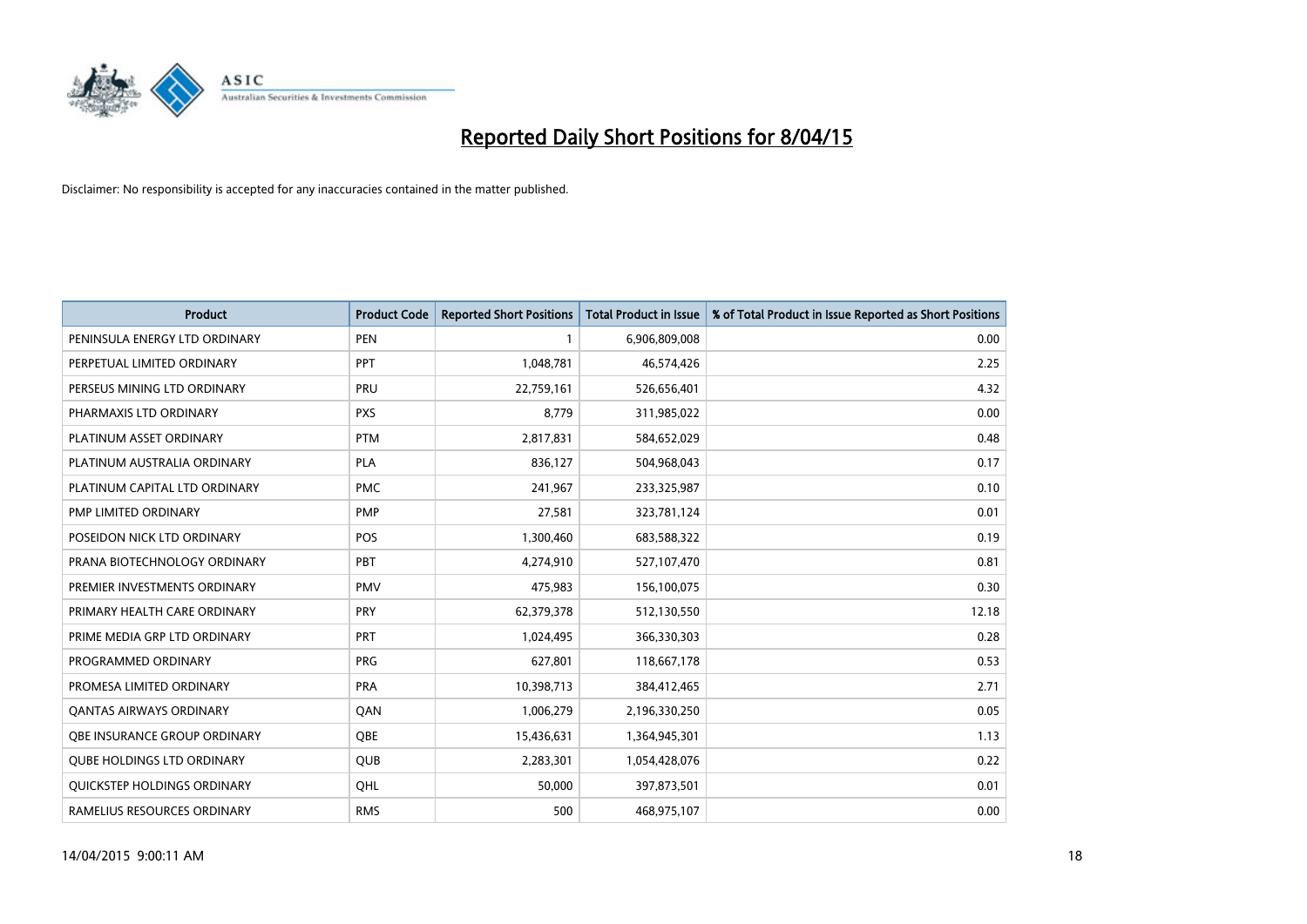

| <b>Product</b>                      | <b>Product Code</b> | <b>Reported Short Positions</b> | <b>Total Product in Issue</b> | % of Total Product in Issue Reported as Short Positions |
|-------------------------------------|---------------------|---------------------------------|-------------------------------|---------------------------------------------------------|
| RAMSAY HEALTH CARE ORDINARY         | <b>RHC</b>          | 585,189                         | 202,081,252                   | 0.29                                                    |
| RCG CORPORATION LTD ORDINARY        | <b>RCG</b>          | 1,778,764                       | 304,342,911                   | 0.58                                                    |
| <b>RCR TOMLINSON ORDINARY</b>       | <b>RCR</b>          | 550,826                         | 138,745,453                   | 0.40                                                    |
| <b>REA GROUP ORDINARY</b>           | <b>REA</b>          | 2,108,292                       | 131,714,699                   | 1.60                                                    |
| RECALL HOLDINGS LTD ORDINARY        | <b>REC</b>          | 414,508                         | 313,674,711                   | 0.13                                                    |
| <b>RECKON LIMITED ORDINARY</b>      | <b>RKN</b>          | 1,460,664                       | 112,084,762                   | 1.30                                                    |
| <b>RED 5 LIMITED ORDINARY</b>       | <b>RED</b>          | 174,739                         | 759,451,008                   | 0.02                                                    |
| RED FORK ENERGY ORDINARY            | <b>RFE</b>          | 112,160                         | 501,051,719                   | 0.02                                                    |
| REDBANK ENERGY LTD ORDINARY         | <b>AEI</b>          | 13                              | 786,287                       | 0.00                                                    |
| <b>REGIONAL EXPRESS ORDINARY</b>    | <b>REX</b>          | 26,063                          | 110,154,375                   | 0.02                                                    |
| REGIS HEALTHCARE LTD ORDINARY       | <b>REG</b>          | 504,686                         | 300, 345, 797                 | 0.17                                                    |
| REGIS RESOURCES ORDINARY            | <b>RRL</b>          | 29,500,991                      | 499,781,595                   | 5.90                                                    |
| RESMED INC CDI 10:1                 | <b>RMD</b>          | 3,487,073                       | 1,403,838,170                 | 0.25                                                    |
| RESOLUTE MINING ORDINARY            | <b>RSG</b>          | 11,141,818                      | 641,189,223                   | 1.74                                                    |
| <b>RESOURCE GENERATION ORDINARY</b> | <b>RES</b>          | 1                               | 581,380,338                   | 0.00                                                    |
| RETAIL FOOD GROUP ORDINARY          | <b>RFG</b>          | 4,932,234                       | 160,321,903                   | 3.08                                                    |
| REWARDLE HOLDING LTD ORDINARY       | <b>RXH</b>          | 15,000                          | 55,151,512                    | 0.03                                                    |
| REX MINERALS LIMITED ORDINARY       | <b>RXM</b>          | 718,032                         | 220,519,784                   | 0.33                                                    |
| RIDLEY CORPORATION ORDINARY         | <b>RIC</b>          | 18,396                          | 307,817,071                   | 0.01                                                    |
| RIO TINTO LIMITED ORDINARY          | <b>RIO</b>          | 4,862,791                       | 435,758,720                   | 1.12                                                    |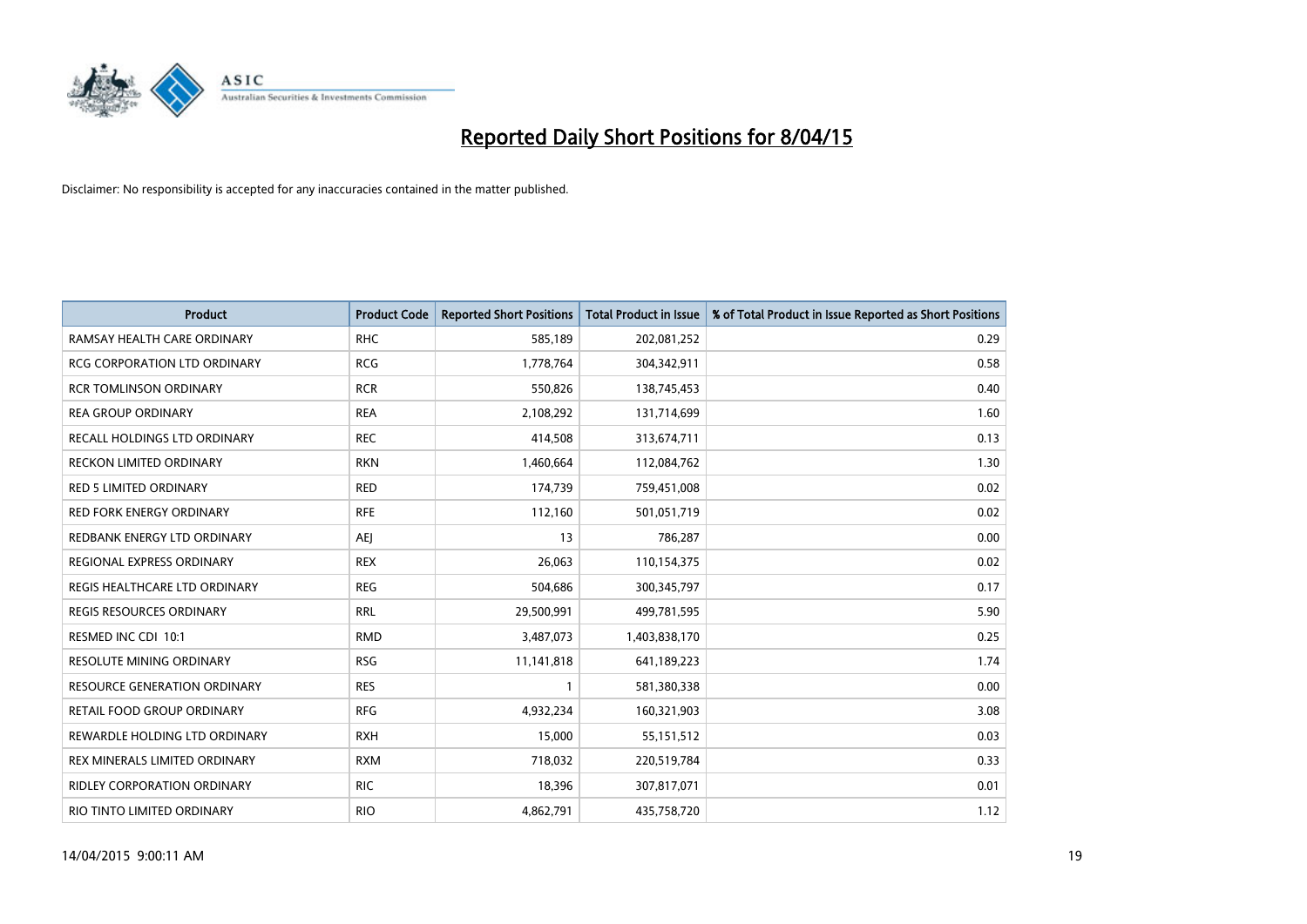

| <b>Product</b>                        | <b>Product Code</b> | <b>Reported Short Positions</b> | <b>Total Product in Issue</b> | % of Total Product in Issue Reported as Short Positions |
|---------------------------------------|---------------------|---------------------------------|-------------------------------|---------------------------------------------------------|
| <b>RNY PROPERTY TRUST UNITS</b>       | <b>RNY</b>          | 1,000                           | 263,413,889                   | 0.00                                                    |
| <b>ROX RESOURCES ORDINARY</b>         | <b>RXL</b>          | 5,523,255                       | 850,540,095                   | 0.65                                                    |
| ROYAL WOLF HOLDINGS ORDINARY          | <b>RWH</b>          | 186,166                         | 100,387,052                   | 0.19                                                    |
| SAI GLOBAL LIMITED ORDINARY           | SAI                 | 654,042                         | 211,761,727                   | 0.31                                                    |
| SALMAT LIMITED ORDINARY               | <b>SLM</b>          | 11,073                          | 159,812,799                   | 0.01                                                    |
| SAMSON OIL & GAS LTD ORDINARY         | SSN                 | 406,800                         | 2,837,782,022                 | 0.01                                                    |
| SANDFIRE RESOURCES ORDINARY           | <b>SFR</b>          | 409,641                         | 156,428,011                   | 0.26                                                    |
| <b>SANTOS LTD ORDINARY</b>            | <b>STO</b>          | 34,267,546                      | 1,002,283,899                 | 3.42                                                    |
| SARACEN MINERAL ORDINARY              | <b>SAR</b>          | 4,215,395                       | 792,784,738                   | 0.53                                                    |
| SCA PROPERTY GROUP STAPLED SECURITIES | SCP                 | 16,482,812                      | 650,839,582                   | 2.53                                                    |
| <b>SCENTRE GRP STAPLED</b>            | SCG                 | 9,974,289                       | 5,324,296,678                 | 0.19                                                    |
| SEDGMAN LIMITED ORDINARY              | <b>SDM</b>          | 543,805                         | 227,059,277                   | 0.24                                                    |
| SEEK LIMITED ORDINARY                 | <b>SEK</b>          | 13,669,996                      | 344,076,965                   | 3.97                                                    |
| SELECT HARVESTS ORDINARY              | <b>SHV</b>          | 1,191,281                       | 70,940,874                    | 1.68                                                    |
| SENEX ENERGY LIMITED ORDINARY         | <b>SXY</b>          | 93,062,471                      | 1,149,657,377                 | 8.09                                                    |
| SERVCORP LIMITED ORDINARY             | SRV                 | 317                             | 98,432,275                    | 0.00                                                    |
| SEVEN GROUP HOLDINGS ORDINARY         | <b>SVW</b>          | 7,577,293                       | 296,260,281                   | 2.56                                                    |
| SEVEN WEST MEDIA LTD ORDINARY         | SWM                 | 44,979,344                      | 999,160,872                   | 4.50                                                    |
| SG FLEET GROUP LTD ORDINARY           | SGF                 | 403                             | 242,691,826                   | 0.00                                                    |
| SHINE CORPORATE ORDINARY              | SHJ                 | 391,802                         | 172,400,081                   | 0.23                                                    |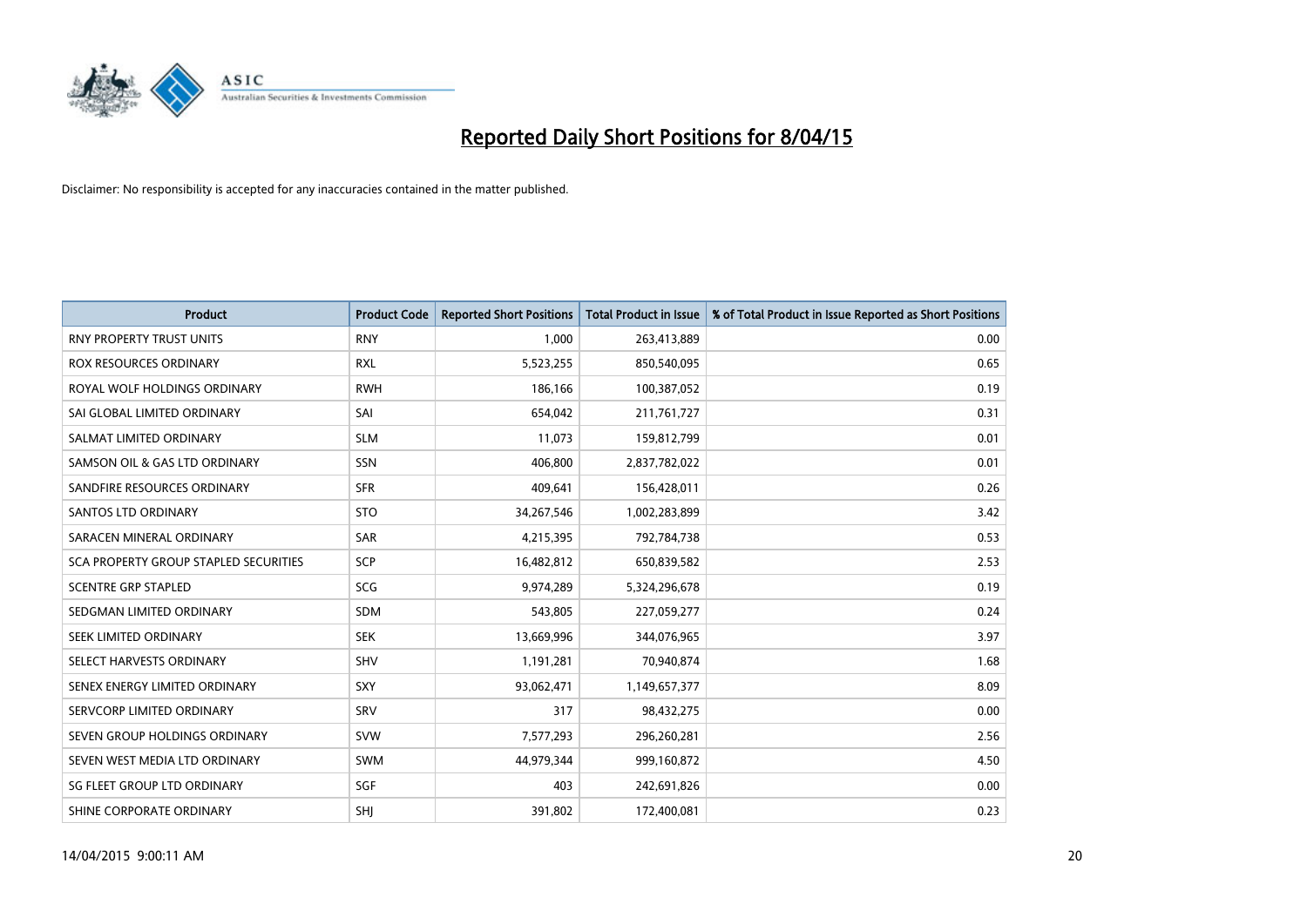

| <b>Product</b>                           | <b>Product Code</b> | <b>Reported Short Positions</b> | <b>Total Product in Issue</b> | % of Total Product in Issue Reported as Short Positions |
|------------------------------------------|---------------------|---------------------------------|-------------------------------|---------------------------------------------------------|
| SIGMA PHARMACEUTICAL ORDINARY            | <b>SIP</b>          | 12,761,544                      | 1,093,424,867                 | 1.17                                                    |
| SILEX SYSTEMS ORDINARY                   | <b>SLX</b>          | 4,777,492                       | 170,467,339                   | 2.80                                                    |
| SILVER CHEF LIMITED ORDINARY             | SIV                 | 28,190                          | 30,917,235                    | 0.09                                                    |
| SILVER LAKE RESOURCE ORDINARY            | <b>SLR</b>          | 17,978,989                      | 503,233,971                   | 3.57                                                    |
| SIMS METAL MGMT LTD ORDINARY             | SGM                 | 18,473,968                      | 204,795,889                   | 9.02                                                    |
| SINGAPORE TELECOMM. CHESS DEPOSITARY INT | SGT                 | 4,091,318                       | 130,397,705                   | 3.14                                                    |
| SINO GAS ENERGY ORDINARY                 | <b>SEH</b>          | 13,300,259                      | 1,544,247,358                 | 0.86                                                    |
| SIRIUS RESOURCES NL ORDINARY             | <b>SIR</b>          | 17,233,949                      | 341,638,269                   | 5.04                                                    |
| SIRTEX MEDICAL ORDINARY                  | <b>SRX</b>          | 266,697                         | 56,530,231                    | 0.47                                                    |
| SKILLED GROUP LTD ORDINARY               | <b>SKE</b>          | 6,257,684                       | 235,898,291                   | 2.65                                                    |
| SKY NETWORK ORDINARY                     | <b>SKT</b>          | 272,483                         | 389,139,785                   | 0.07                                                    |
| SKYCITY ENT GRP LTD ORDINARY             | <b>SKC</b>          | 8,082,616                       | 587,472,741                   | 1.38                                                    |
| SKYDIVE THE BEACH GR ORDINARY            | <b>SKB</b>          | 289,760                         | 293,369,700                   | 0.10                                                    |
| <b>SLATER &amp; GORDON ORDINARY</b>      | SGH                 | 7,533,972                       | 209,730,529                   | 3.59                                                    |
| SMS MANAGEMENT, ORDINARY                 | <b>SMX</b>          | 1,044,069                       | 69,311,365                    | 1.51                                                    |
| SONIC HEALTHCARE ORDINARY                | <b>SHL</b>          | 3,169,032                       | 401,961,556                   | 0.79                                                    |
| SOUL PATTINSON (W.H) ORDINARY            | SOL                 | 38,411                          | 239,395,320                   | 0.02                                                    |
| SPARK INFRASTRUCTURE STAPLED US PROHIBT. | SKI                 | 48,469,573                      | 1,466,360,128                 | 3.31                                                    |
| SPARK NEW ZEALAND ORDINARY               | <b>SPK</b>          | 5,359,976                       | 1,834,783,488                 | 0.29                                                    |
| SPDR 200 FUND ETF UNITS                  | <b>STW</b>          | 2,855                           | 48,005,598                    | 0.01                                                    |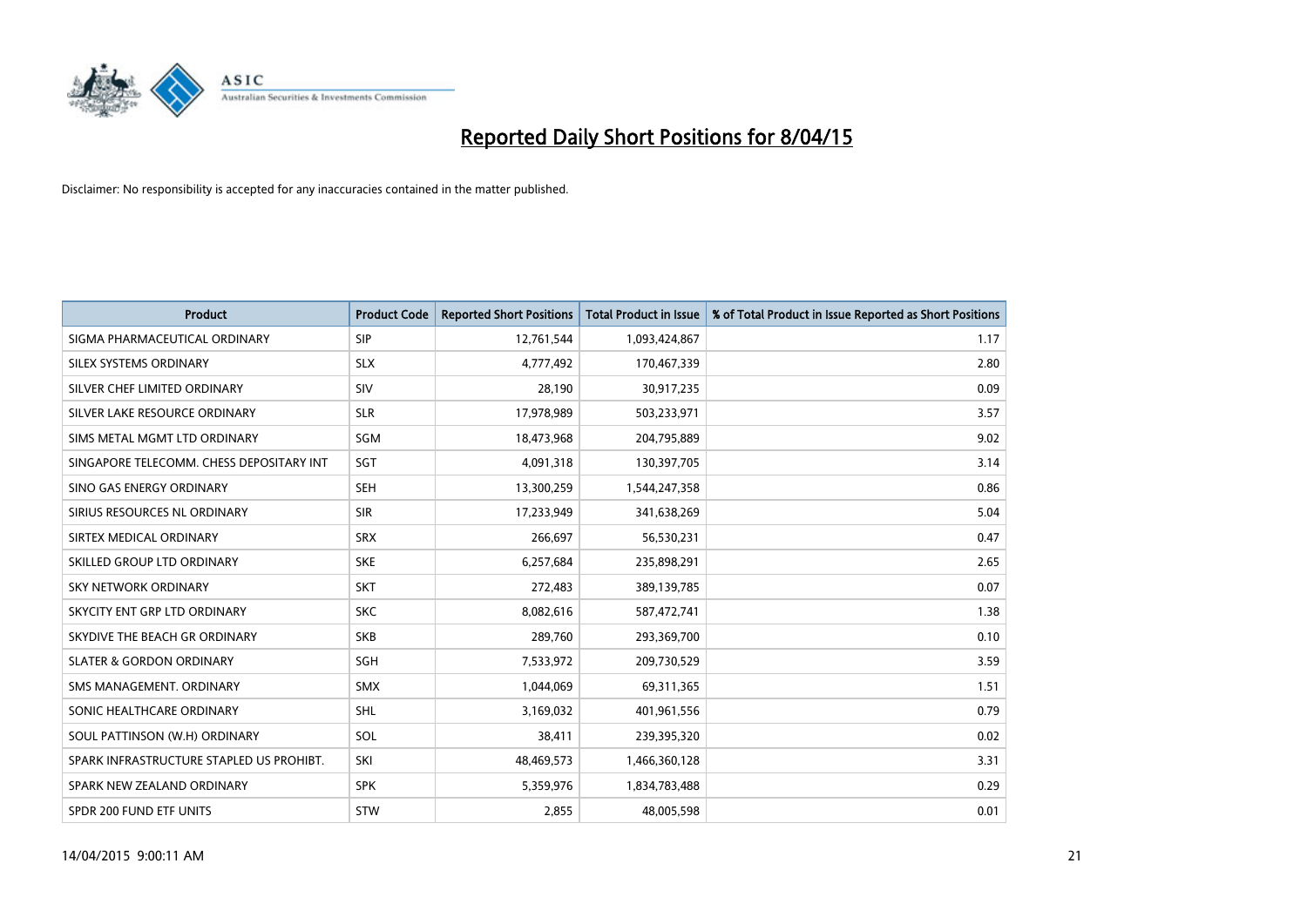

| <b>Product</b>                   | <b>Product Code</b> | <b>Reported Short Positions</b> | <b>Total Product in Issue</b> | % of Total Product in Issue Reported as Short Positions |
|----------------------------------|---------------------|---------------------------------|-------------------------------|---------------------------------------------------------|
| SPECIALTY FASHION ORDINARY       | <b>SFH</b>          | 31,994                          | 192,236,121                   | 0.02                                                    |
| SPOTLESS GRP HLD LTD ORDINARY    | <b>SPO</b>          | 43,683,343                      | 1,098,290,178                 | 3.98                                                    |
| ST BARBARA LIMITED ORDINARY      | <b>SBM</b>          | 5,704,357                       | 495,102,525                   | 1.15                                                    |
| STARPHARMA HOLDINGS ORDINARY     | <b>SPL</b>          | 7,176,519                       | 319,138,501                   | 2.25                                                    |
| STEADFAST GROUP LTD ORDINARY     | <b>SDF</b>          | 9,465,696                       | 741,449,461                   | 1.28                                                    |
| STHN CROSS MEDIA ORDINARY        | <b>SXL</b>          | 27,498,831                      | 732,319,622                   | 3.76                                                    |
| STOCKLAND UNITS/ORD STAPLED      | SGP                 | 6,226,731                       | 2,361,717,862                 | 0.26                                                    |
| STRAITS RES LTD. ORDINARY        | <b>SRQ</b>          | 20,212                          | 1,217,730,293                 | 0.00                                                    |
| STRIKE ENERGY LTD ORDINARY       | <b>STX</b>          | 100,000                         | 833,330,946                   | 0.01                                                    |
| STW COMMUNICATIONS ORDINARY      | SGN                 | 15,509,397                      | 409,699,000                   | 3.79                                                    |
| SUNCORP GROUP LTD ORDINARY       | <b>SUN</b>          | 6,082,076                       | 1,286,600,980                 | 0.47                                                    |
| SUNDANCE ENERGY ORDINARY         | <b>SEA</b>          | 5,691,531                       | 549,351,227                   | 1.04                                                    |
| SUNDANCE RESOURCES ORDINARY      | SDL                 | 61,736,899                      | 3,110,250,938                 | 1.98                                                    |
| SUNLAND GROUP LTD ORDINARY       | <b>SDG</b>          | 127,560                         | 181,710,087                   | 0.07                                                    |
| SUPER RET REP LTD ORDINARY       | SUL                 | 16,160,116                      | 197,030,571                   | 8.20                                                    |
| SURFSTITCH GROUP LTD ORDINARY    | <b>SRF</b>          | 89,001                          | 214,104,859                   | 0.04                                                    |
| SWICK MINING ORDINARY            | <b>SWK</b>          | 65,000                          | 217,643,703                   | 0.03                                                    |
| SYD AIRPORT STAPLED US PROHIBIT. | <b>SYD</b>          | 21,870,379                      | 2,216,216,041                 | 0.99                                                    |
| SYRAH RESOURCES ORDINARY         | <b>SYR</b>          | 6,057,876                       | 165,223,076                   | 3.67                                                    |
| TABCORP HOLDINGS LTD ORDINARY    | <b>TAH</b>          | 15,857,368                      | 829,399,821                   | 1.91                                                    |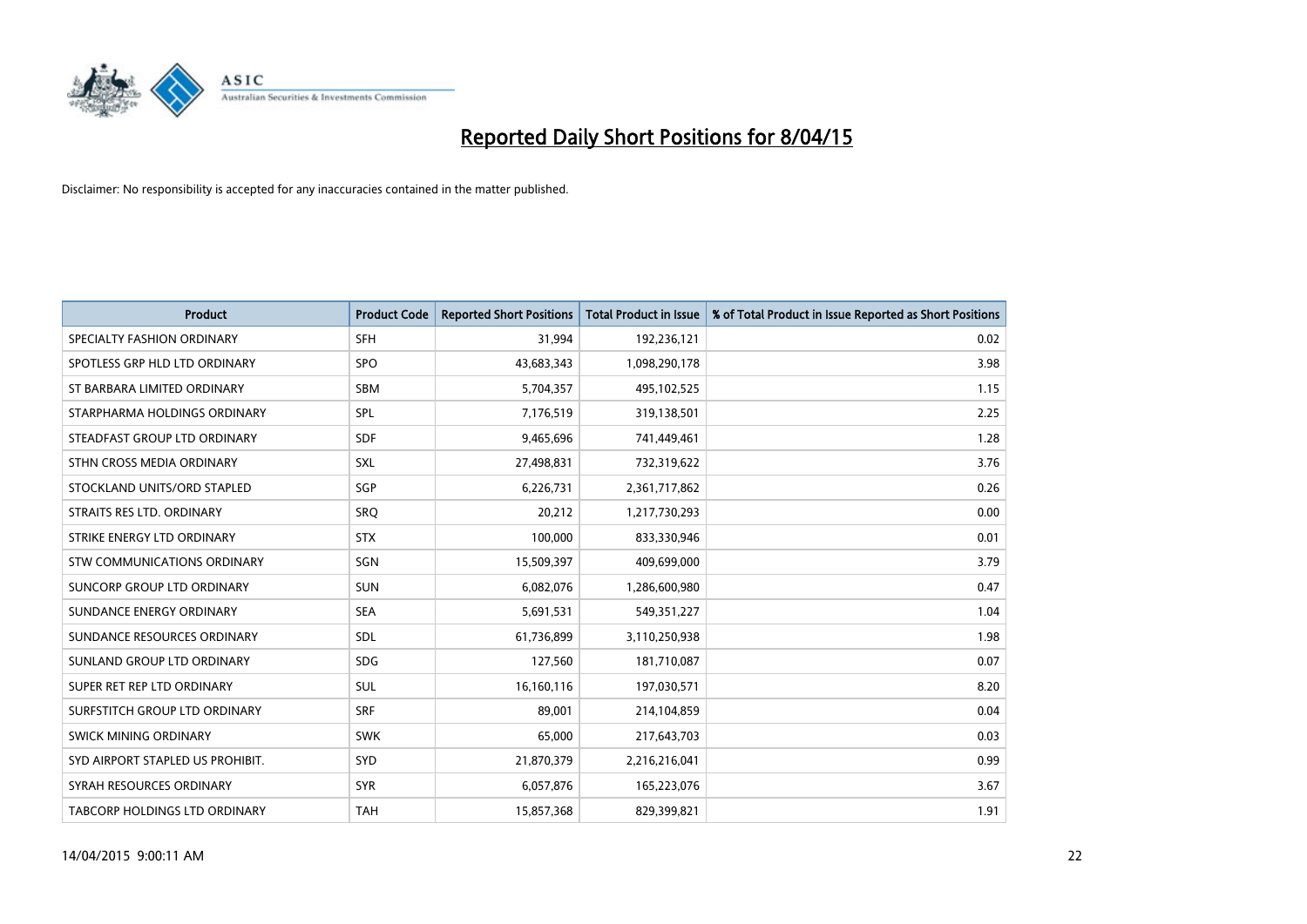

| <b>Product</b>                  | <b>Product Code</b> | <b>Reported Short Positions</b> | <b>Total Product in Issue</b> | % of Total Product in Issue Reported as Short Positions |
|---------------------------------|---------------------|---------------------------------|-------------------------------|---------------------------------------------------------|
| <b>TALISMAN MINING ORDINARY</b> | <b>TLM</b>          | 1                               | 131,538,627                   | 0.00                                                    |
| TAP OIL LIMITED ORDINARY        | <b>TAP</b>          | 19,288                          | 243,288,334                   | 0.01                                                    |
| TASSAL GROUP LIMITED ORDINARY   | <b>TGR</b>          | 326,096                         | 146,897,115                   | 0.22                                                    |
| <b>TATTS GROUP LTD ORDINARY</b> | <b>TTS</b>          | 13,019,778                      | 1,446,215,698                 | 0.90                                                    |
| <b>TECHNOLOGY ONE ORDINARY</b>  | <b>TNE</b>          | 1,556,520                       | 309,209,455                   | 0.50                                                    |
| TELSTRA CORPORATION, ORDINARY   | <b>TLS</b>          | 22,077,031                      | 12,225,655,836                | 0.18                                                    |
| TEN NETWORK HOLDINGS ORDINARY   | <b>TEN</b>          | 127,906,447                     | 2,630,984,596                 | 4.86                                                    |
| TERANGA GOLD CORP CDI 1:1       | <b>TGZ</b>          | 1,374                           | 68,637,175                    | 0.00                                                    |
| TFS CORPORATION LTD ORDINARY    | <b>TFC</b>          | 15,585,446                      | 326,983,445                   | 4.77                                                    |
| THE REJECT SHOP ORDINARY        | <b>TRS</b>          | 1,524,446                       | 28,844,648                    | 5.29                                                    |
| THINK CHILDCARE EDU ORDINARY    | <b>TNK</b>          | 500,000                         | 39,600,000                    | 1.26                                                    |
| THORN GROUP LIMITED ORDINARY    | <b>TGA</b>          | 29,079                          | 151,337,839                   | 0.02                                                    |
| TIGER RESOURCES ORDINARY        | <b>TGS</b>          | 7,127,298                       | 1,143,541,406                 | 0.62                                                    |
| TOLL HOLDINGS LTD ORDINARY      | <b>TOL</b>          | 1,239,981                       | 717,437,878                   | 0.17                                                    |
| TORO ENERGY LIMITED ORDINARY    | <b>TOE</b>          | $\mathbf{1}$                    | 1,903,769,581                 | 0.00                                                    |
| TOUCHCORP LTD ORDINARY          | <b>TCH</b>          | 125,000                         | 115,963,568                   | 0.11                                                    |
| <b>TOWER LIMITED ORDINARY</b>   | <b>TWR</b>          | 12,236                          | 178,145,130                   | 0.01                                                    |
| TOX FREE SOLUTIONS ORDINARY     | <b>TOX</b>          | 684,042                         | 133,949,884                   | 0.51                                                    |
| TPG TELECOM LIMITED ORDINARY    | <b>TPM</b>          | 15,046,391                      | 793,808,141                   | 1.90                                                    |
| TRADE ME GROUP ORDINARY         | <b>TME</b>          | 3,864,584                       | 396,830,595                   | 0.97                                                    |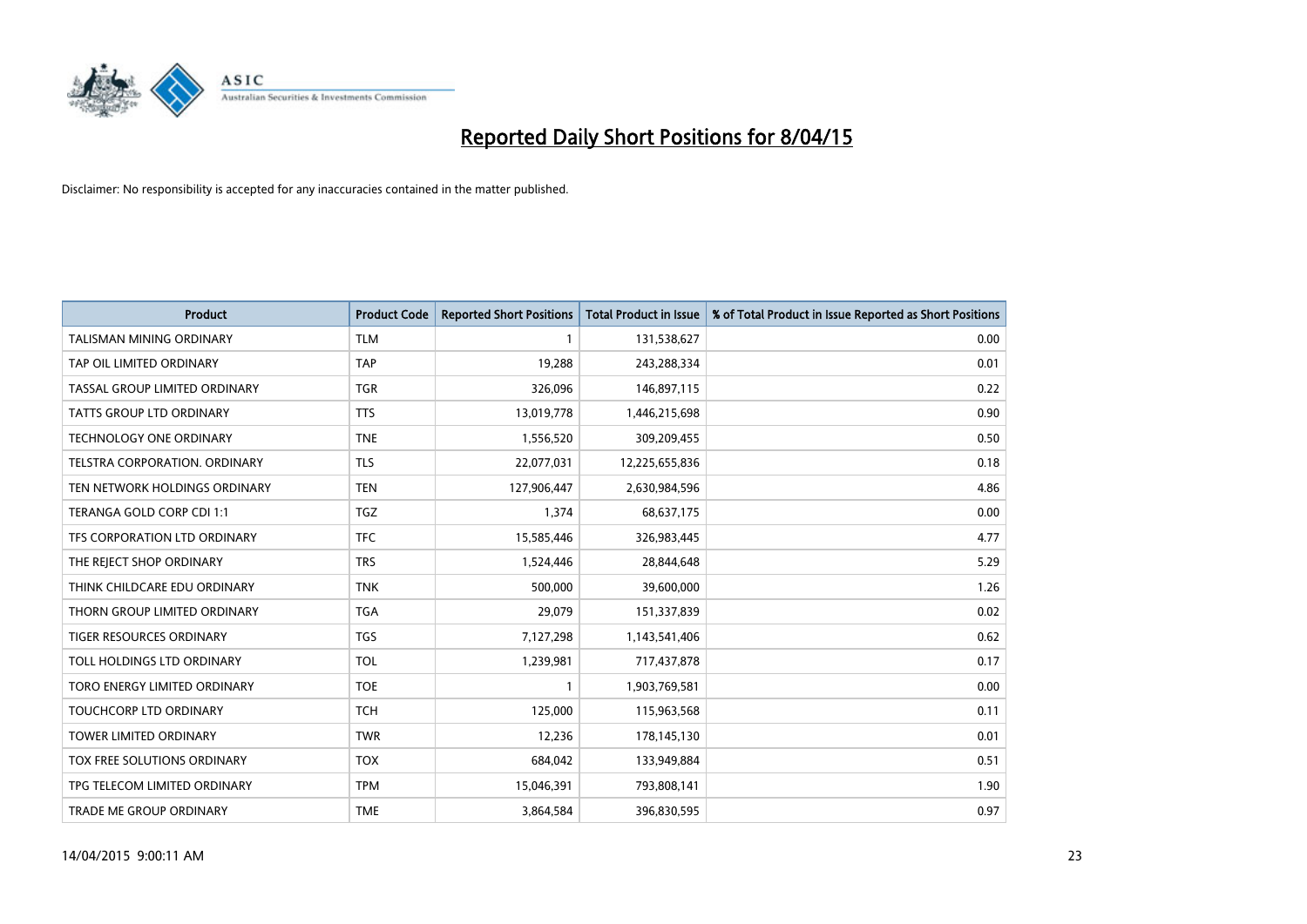

| <b>Product</b>                       | <b>Product Code</b> | <b>Reported Short Positions</b> | <b>Total Product in Issue</b> | % of Total Product in Issue Reported as Short Positions |
|--------------------------------------|---------------------|---------------------------------|-------------------------------|---------------------------------------------------------|
| <b>TRANSFIELD SERVICES ORDINARY</b>  | <b>TSE</b>          | 8,148,691                       | 512,457,716                   | 1.59                                                    |
| TRANSPACIFIC INDUST. ORDINARY        | <b>TPI</b>          | 90,265,197                      | 1,579,914,690                 | 5.71                                                    |
| TRANSURBAN GROUP TRIPLE STAPLED SEC. | <b>TCL</b>          | 10,512,059                      | 1,914,461,916                 | 0.55                                                    |
| <b>TREASURY GROUP ORDINARY</b>       | <b>TRG</b>          | 138,668                         | 27,604,144                    | 0.50                                                    |
| TREASURY WINE ESTATE ORDINARY        | <b>TWE</b>          | 15,786,813                      | 651,261,403                   | 2.42                                                    |
| <b>TRITON MIN LTD ORDINARY</b>       | <b>TON</b>          | 500,000                         | 331,296,979                   | 0.15                                                    |
| TROY RESOURCES LTD ORDINARY          | <b>TRY</b>          | 5,298,033                       | 195,265,161                   | 2.71                                                    |
| UGL LIMITED ORDINARY                 | UGL                 | 16,717,159                      | 166,511,240                   | 10.04                                                   |
| UNILIFE CORPORATION CDI 6:1          | <b>UNS</b>          | 120,000                         | 263,223,282                   | 0.05                                                    |
| <b>UXC LIMITED ORDINARY</b>          | <b>UXC</b>          | 378,045                         | 331,770,881                   | 0.11                                                    |
| <b>VEDA GROUP LTD ORDINARY</b>       | <b>VED</b>          | 10,608,682                      | 842,455,407                   | 1.26                                                    |
| VILLA WORLD LTD. ORDINARY            | <b>VLW</b>          | 71,646                          | 110,344,277                   | 0.06                                                    |
| VILLAGE ROADSHOW LTD ORDINARY        | <b>VRL</b>          | 4,410,259                       | 159,522,488                   | 2.76                                                    |
| <b>VIRGIN AUS HLDG LTD ORDINARY</b>  | <b>VAH</b>          | 30,093,087                      | 3,524,912,131                 | 0.85                                                    |
| <b>VIRTUS HEALTH LTD ORDINARY</b>    | <b>VRT</b>          | 4,205,367                       | 79,935,938                    | 5.26                                                    |
| <b>VISION EYE INSTITUTE ORDINARY</b> | <b>VEI</b>          | 343,685                         | 179,546,437                   | 0.19                                                    |
| <b>VOCATION LTD ORDINARY</b>         | <b>VET</b>          | 3,908,012                       | 230,000,000                   | 1.70                                                    |
| <b>VOCUS COMMS LTD ORDINARY</b>      | <b>VOC</b>          | 6,451,667                       | 105,441,949                   | 6.12                                                    |
| WARRNAMBOOL CHEESE ORDINARY          | <b>WCB</b>          | 19                              | 56,098,797                    | 0.00                                                    |
| <b>WATPAC LIMITED ORDINARY</b>       | <b>WTP</b>          | 4,421,070                       | 189,258,397                   | 2.34                                                    |